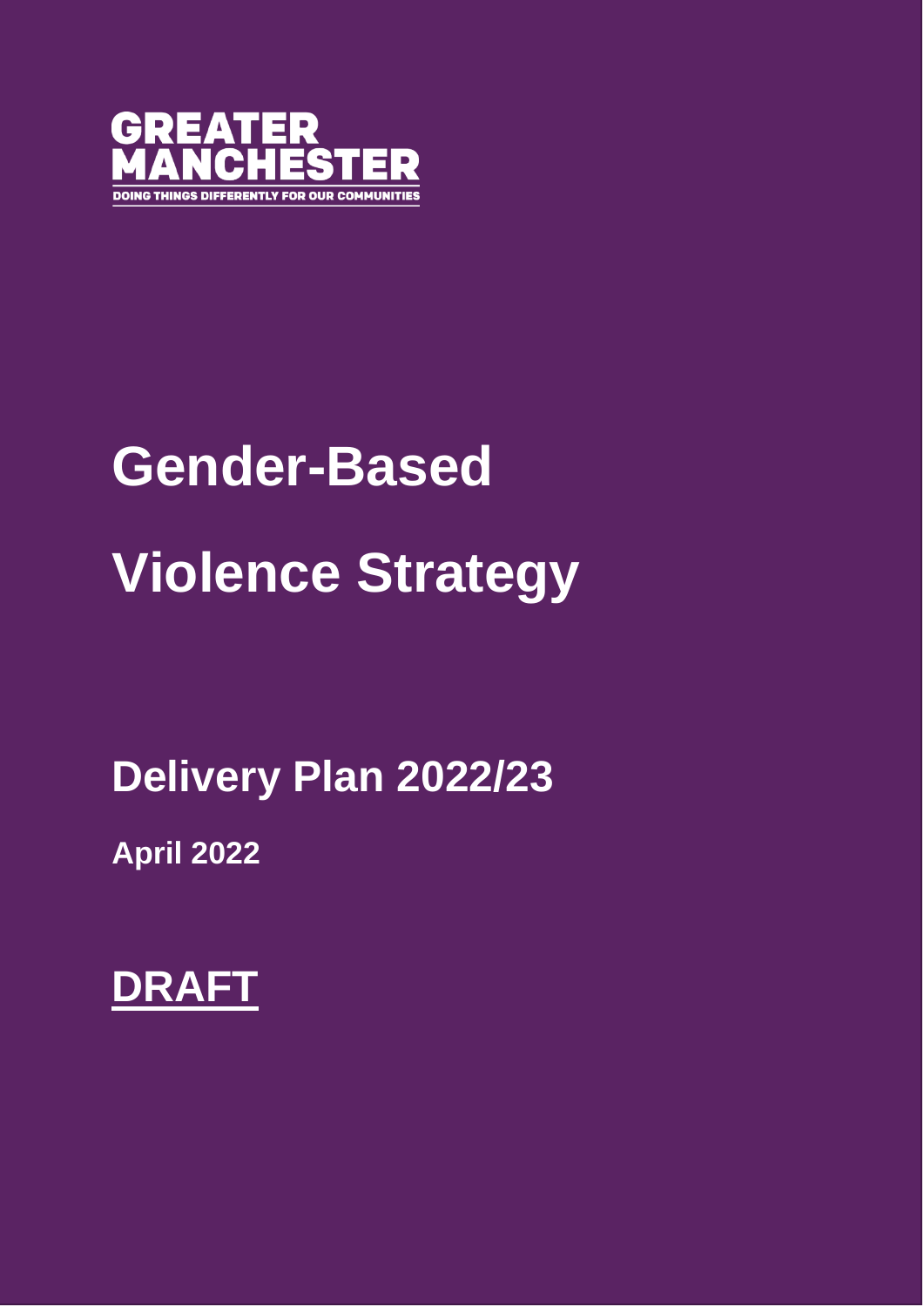#### **Contents**

| 1.                                                                     |                                                                                                                                        |  |  |
|------------------------------------------------------------------------|----------------------------------------------------------------------------------------------------------------------------------------|--|--|
| 2.                                                                     |                                                                                                                                        |  |  |
| 3.                                                                     | Priority 1 - Establishing a Victim & Survivor Advisory Panel  4                                                                        |  |  |
| 4.                                                                     | Priority 2 - Initiate a Sustained Programme of Public Engagement 6                                                                     |  |  |
| 5.                                                                     | Priority 3 - Initiate a long-term programme of education aimed at<br>children and young people in schools, colleges and universities 8 |  |  |
| 6.                                                                     | Priority 4 - Ensure consistent services in all Greater Manchester                                                                      |  |  |
|                                                                        |                                                                                                                                        |  |  |
| 6.1                                                                    |                                                                                                                                        |  |  |
| 6.2                                                                    | Assist agencies to develop a consistent approach to dealing with                                                                       |  |  |
| perpetrators, building on the very good work currently taking place 15 |                                                                                                                                        |  |  |
| 6.3                                                                    | Ensure that the experience of the criminal justice system is consistent                                                                |  |  |
| with the ethos of the Gender-Based Violence Strategy  17               |                                                                                                                                        |  |  |
| 7.                                                                     | Priority 5 - Focus on the 'whole housing approach' to reduce the risk of                                                               |  |  |
|                                                                        |                                                                                                                                        |  |  |
| 8.                                                                     | Priority 6 - Governance - Recognising the GBV Board's role in                                                                          |  |  |
|                                                                        |                                                                                                                                        |  |  |
| 9.                                                                     |                                                                                                                                        |  |  |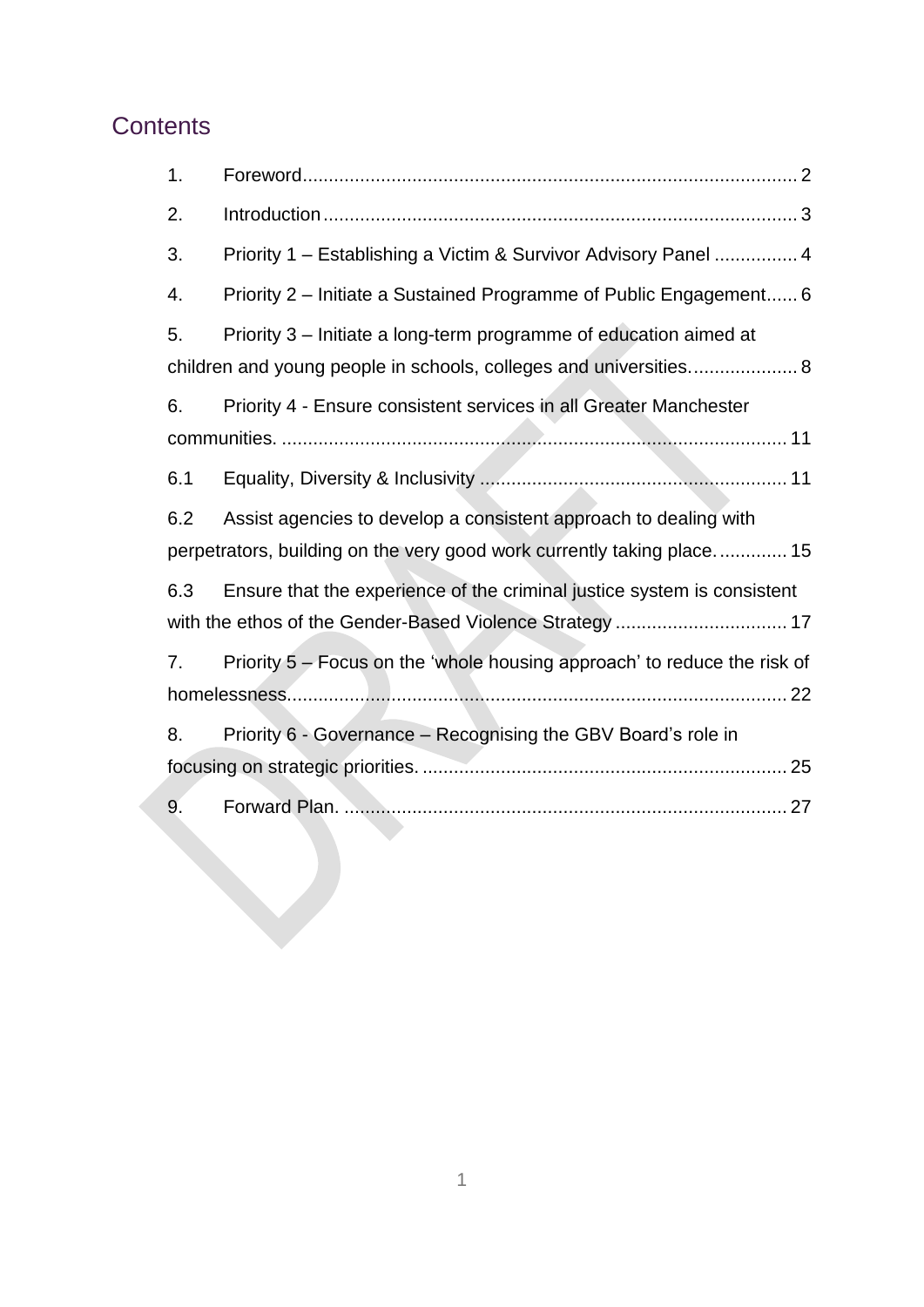<span id="page-2-0"></span>

To be completed.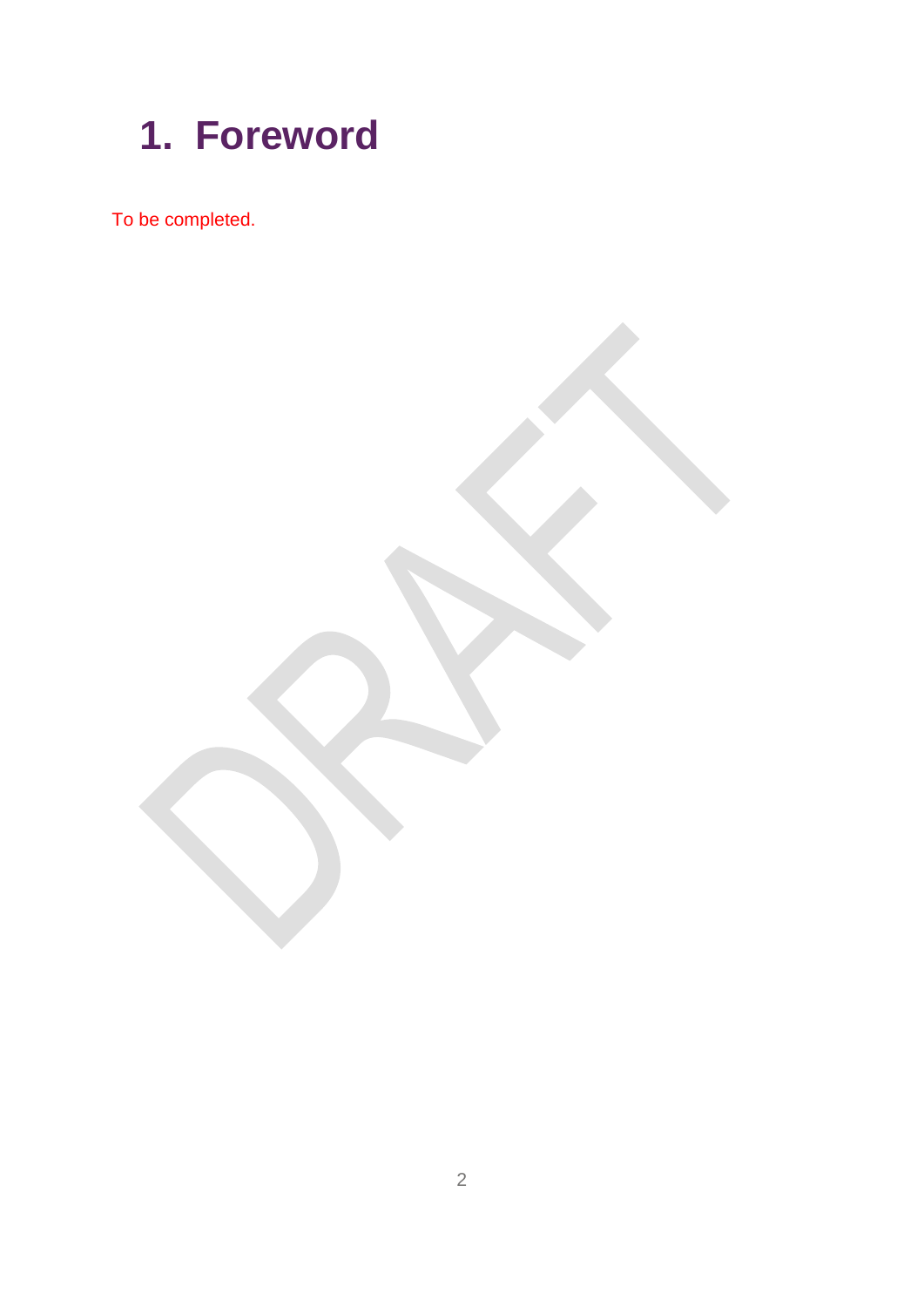## <span id="page-3-0"></span>**2. Introduction**

To be completed.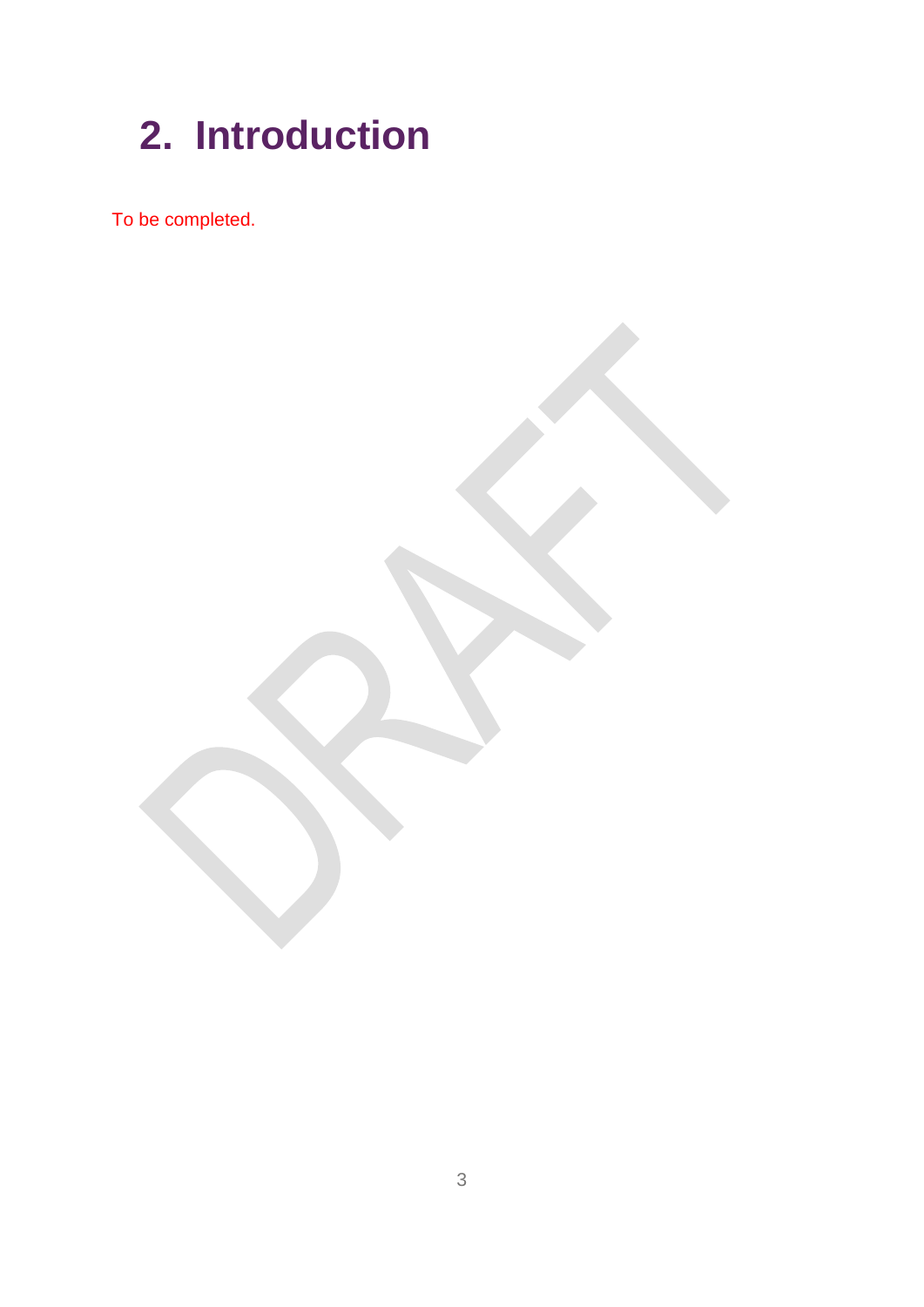#### <span id="page-4-0"></span>**3. Priority 1 – Establishing a Victim & Survivor Advisory Panel**

- 3.1 In developing our Gender-Based Violence Strategy we engaged and consulted extensively – with people who have lived experience of genderbased violence and from organisations who provide support to them. We also engaged with those agencies who provide statutory services, such as local authorities, police, health services, voluntary and community services, as well as the diverse communities of Greater Manchester, and international communities from whom we could learn.
- 3.2 This continued engagement, particularly of people with lived experience will be the defining feature of how we implement our strategy going forward.
- 3.3 We are clear that we will only be truly successful in our endeavour by having those with lived experience at the very heart of what we are doing.
- 3.4 This will require the commitment from all of us and those responsible for providing services in particular, to a new level of openness, transparency and self-reflection.
- 3.5 We are committed to ensuring that all aspects of service provision are responsive to the voices of victims and survivors and that their views ae given due prominence.
- 3.6 In support of this ethos there are 2 members of our communities with lived experience sitting on the Gender-Based Violence Board.
- 3.7 We will now go further by establishing a panel of people with lived experience of gender-based violence as one mechanism of ensuring that victims and survivors' voices ae heard and validated, whilst providing more meaningful responses and consequences that are cognisant of what they perceive as justice.
- 3.8 It is important to state that this will not be our only mechanism of gaining the insights and voice of victims and survivors. We will continue to engage with our established networks, including those formed during our engagement.
- 3.9 We will:

Through a formal tender process, commission a specialist organisation to be our partner in recruiting members to the panel, facilitating its operation and providing support to members as appropriate. This will include assessing and providing the provision of welfare and emotional support. Ensure that membership reflects the wide-ranging nature of gender-based violence and the diversity of our Greater Manchester communities.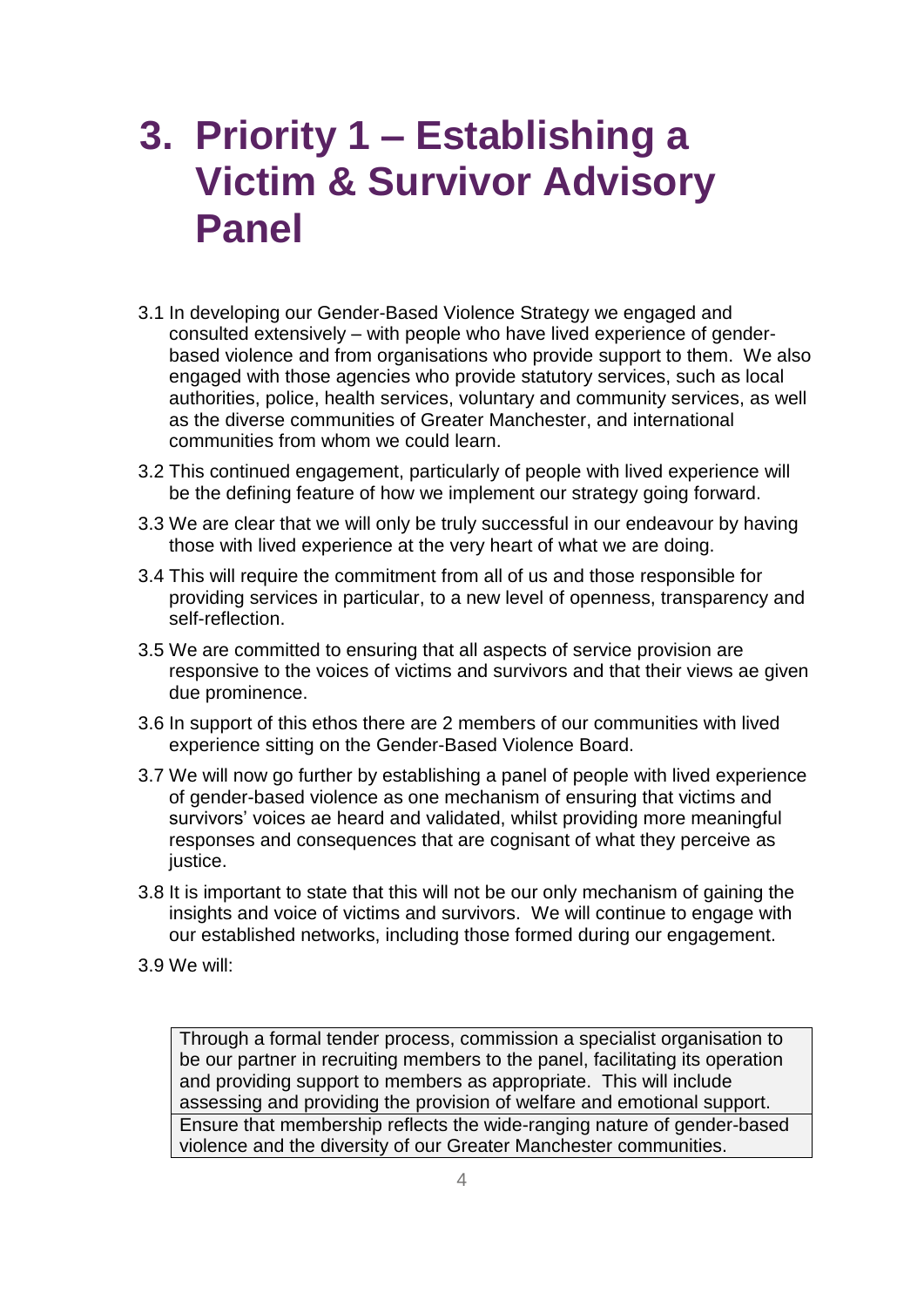Fully engage the panel in supporting the design, commissioning and review of services that tackle gender-based violence in Greater Manchester.

Consult and engage with the panel to shape and develop our key prevention activities, in respect of public engagement and education for example.

Invest £80,000 of police & crime commissioner funding to support this priority.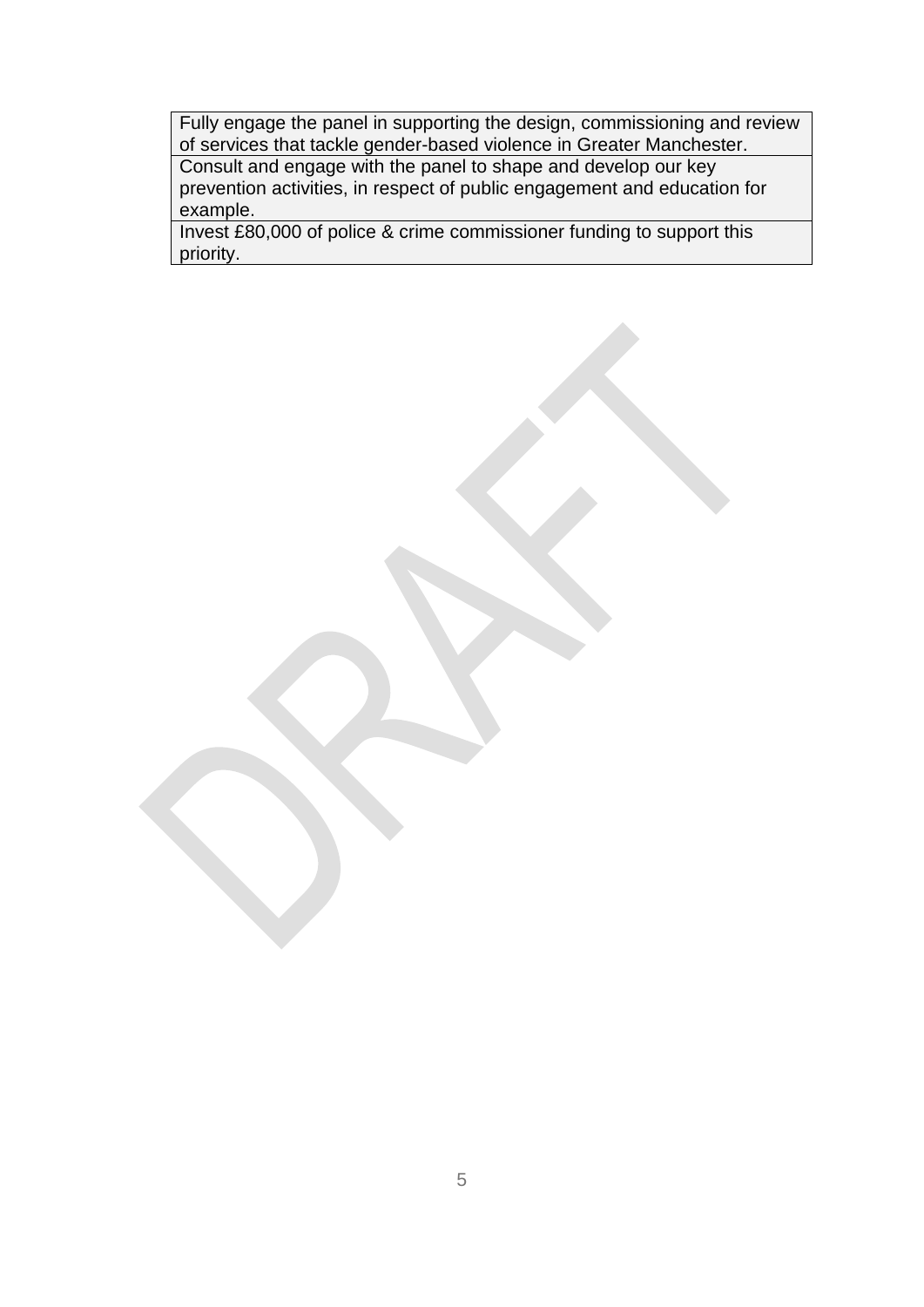#### <span id="page-6-0"></span>**4. Priority 2 – Initiate a Sustained Programme of Public Engagement**

- 4.1 A major component of the Gender-Based Violence Strategy is in respect of the need for sustained public engagement. We will call out the unacceptable behaviour and misogyny that makes women and girls the target of so much abuse and violence.
- 4.2 The Mayor launched a high-profile campaign at the end of last year in the form of the #IsThisOkay? video. Within a month of its launch, the video had been viewed on Twitter alone over 5 million times. Its reach stretched well beyond Greater Manchester, and indeed the UK. Importantly, it started a debate and conversation about the behaviours highlighted, their prevalence and the negative effect they have on women and girls in terms of their feelings of safety.
- 4.3 Building on this video we will now initiate a sustained programme of public engagement, with the aim of changing the ways in which gender-based violence is discussed and responded to in Greater Manchester, identify what people can do to tackle it, and highlight what services are available to those experiencing it and those at risk of perpetrating it.
- 4.4 Our public engagement will build on the preventative education we have been supporting in schools, which will continue to develop and expand further through further investment, as part of our overall programme.
- 4.5 Greater Manchester's communities are rich in their diversity and we thus recognise that there is no 'one size fits all' approach that can be taken to engagement. Our campaigns will be informed by the perspectives of victims and survivors, and reflect the diversity of experiences within these groups. Our Victim and Survivor Advisory Panel will play a key role in this regard, as will our networks established through our voluntary and community organisations and equality panels.
- 4.6 We will also make effective use of the various research available, that provides insights into how people and distinct groups and communities think and feel about gender-based violence. It is only through having as rich a picture as possible in respect of how people currently think and feel about the subject, that we can properly design our campaigns to achieve maximum impact.
- 4.7 Our campaigns will actively engage the public in dialogue, opening debate about how young men and boys can contribute to reducing the prevalence of gender-based violence and abuse, how the public should respond to the signs, and what can be done to encourage perpetrators to see themselves as such and seek help to change.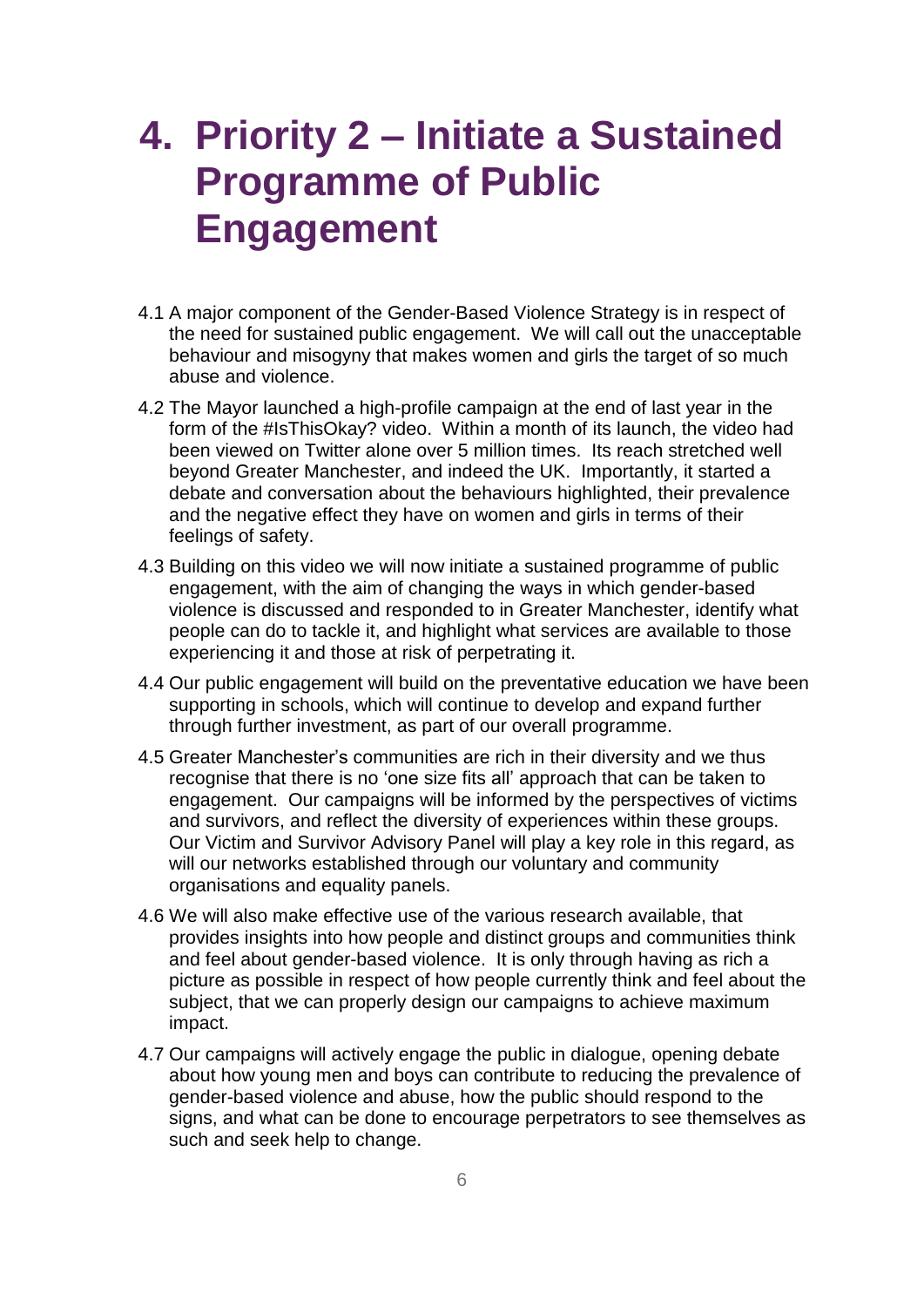Invest in dedicated staff to develop and deliver our strategy and campaigns Develop a series of targeted campaigns to highlight the various forms gender-based violence can take, as well as the attitudes and structural inequalities that give rise to it. Led by the Mayor, continue to develop our bespoke campaign directed at boys and men that addresses the intricacies of developing trust in intimate relationships, without being controlling. Ensure this messaging is consistent with commissioned interventions to support victims and tackle perpetrators. Co-work with schools, colleges, organisations working with young people, and directly with young people themselves to ensure key messages are actively engaged with and understood by the audiences they are aimed at. Engage with White Ribbon Champions, Expect Respect Advocates and Women's Aid Ask Me Ambassadors, as well as international research to identify innovative ways of encouraging men and boys to challenge gender inequality and gender-based violence. Monitor and evaluate the impact of all public engagement on the progression to gender equality for women and girls living in Greater Manchester. Make the public aware of reporting mechanisms and the breadth of service provision available to them. Expand existing signposting to services and ensure that services are prepared for any increase in demand generated by increased public awareness. Evaluate how our public engagement campaigns are received, to check that they are delivering greater understanding and improved attitudes and to recognise where they generate counter responses, unintended consequences, or unforeseen demand on services. Ensure that all public awareness campaigns tackling child sexual and criminal exploitation and online abuse, are fully supported by programmes of public engagement. These will be co-designed by young people and include the capacity to reach out to them through the use of mobile technologies. Ensure that all of the new provisions we are developing to address the behaviour of perpetrators will be signposted in our public engagement campaigns, so that victims and perpetrators know there is help available to those who need to address their behaviour. Invest £300,000 of police & crime commissioner funding to support this priority.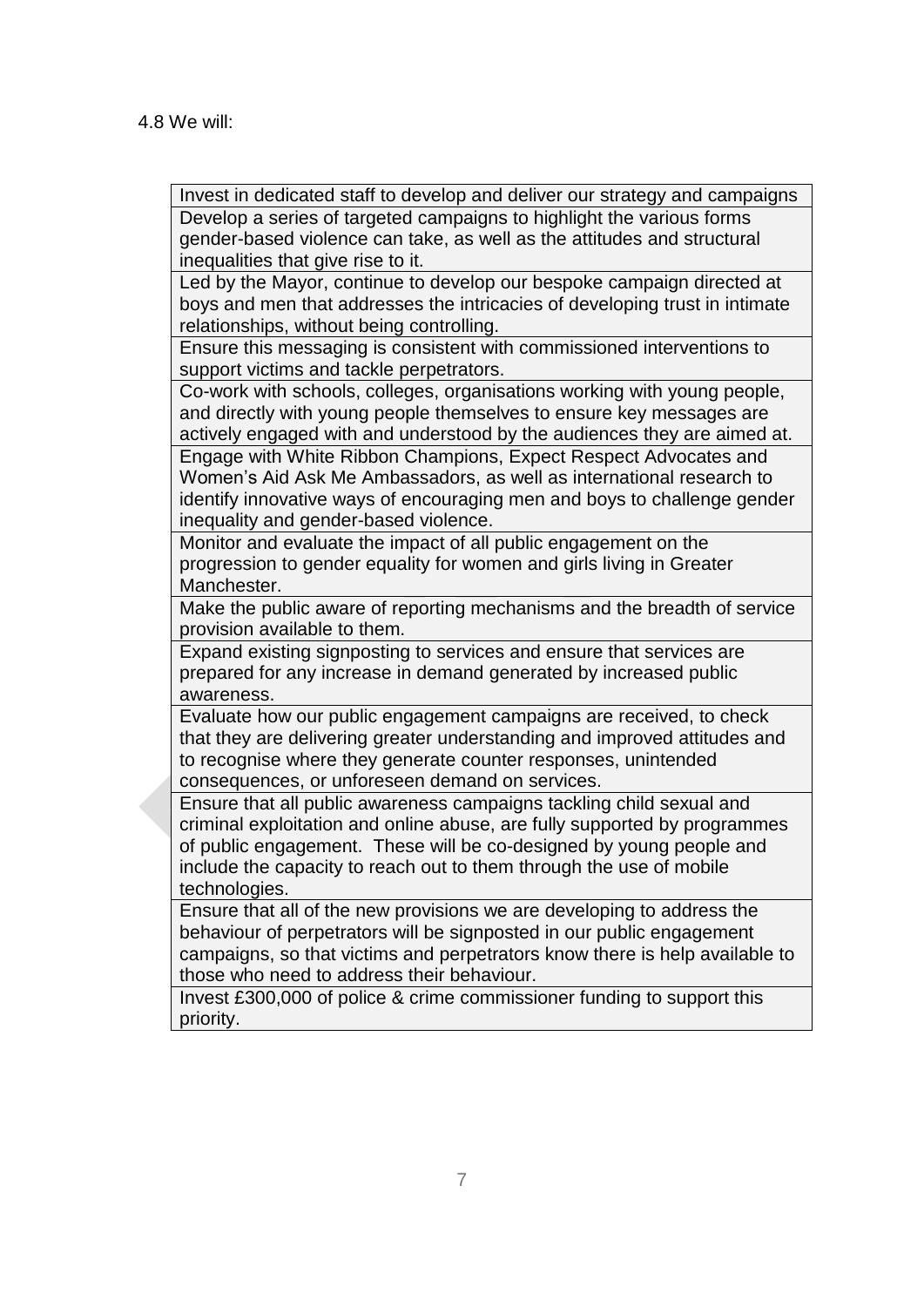#### <span id="page-8-0"></span>**5. Priority 3 – Initiate a long-term programme of education aimed at children and young people in schools, colleges and universities.**

- 5.1 We are clear within our Gender-Based Violence Strategy of our commitment to prioritise preventative activity that addresses the causes of gender-based violence before it becomes entrenched and inflicts enduring harm.
- 5.2 The attitudes and cultures that foster gender-based violence have been established and re-enforced over generations, therefore the education of our young people is a critical component to eradicating it in the future.
- 5.3 This however, is not simply about preparing our young people to become healthy, happy and safe adults, but also about delivering the same for them now and during the entirety of their childhoods. We know that gender-based violence in its various forms is perpetrated against children by adults. As the OFSTED report, published last year, in respect of sexual harassment in schools and colleges outlined, children are also offending against their peers.
- 5.4 The education provided in our educational establishments is therefore crucial as are the environments they provide for young people. All of them should ensure that children and young people are safe and respected.
- 5.5 We know that students in higher education are disproportionately affected by gender-based violence. Survey based research suggests that female students are at twice the risk of sexual violence than other women within the general population (reference).
- 5.6 The prosecution case against Reynhard Sinaga drew international attention to the degree to which men in the student population are at risk of sexual assault, and how reticent they are to report such violations and reach out for help (reference).
- 5.7 This underscores the need for colleges and universities to provide effective internal pastoral support as well as signposting to local services independent of them. We will work closely with them in this regard.
- 5.8 The engagement and consultation that we have undertaken emphasised to us the need to specifically reference and seek to tackle harms caused through the on-line environment and availability of pornography. The need for sustained education in respect of sexual consent was also highlighted, particularly by young people themselves, both girls and boys.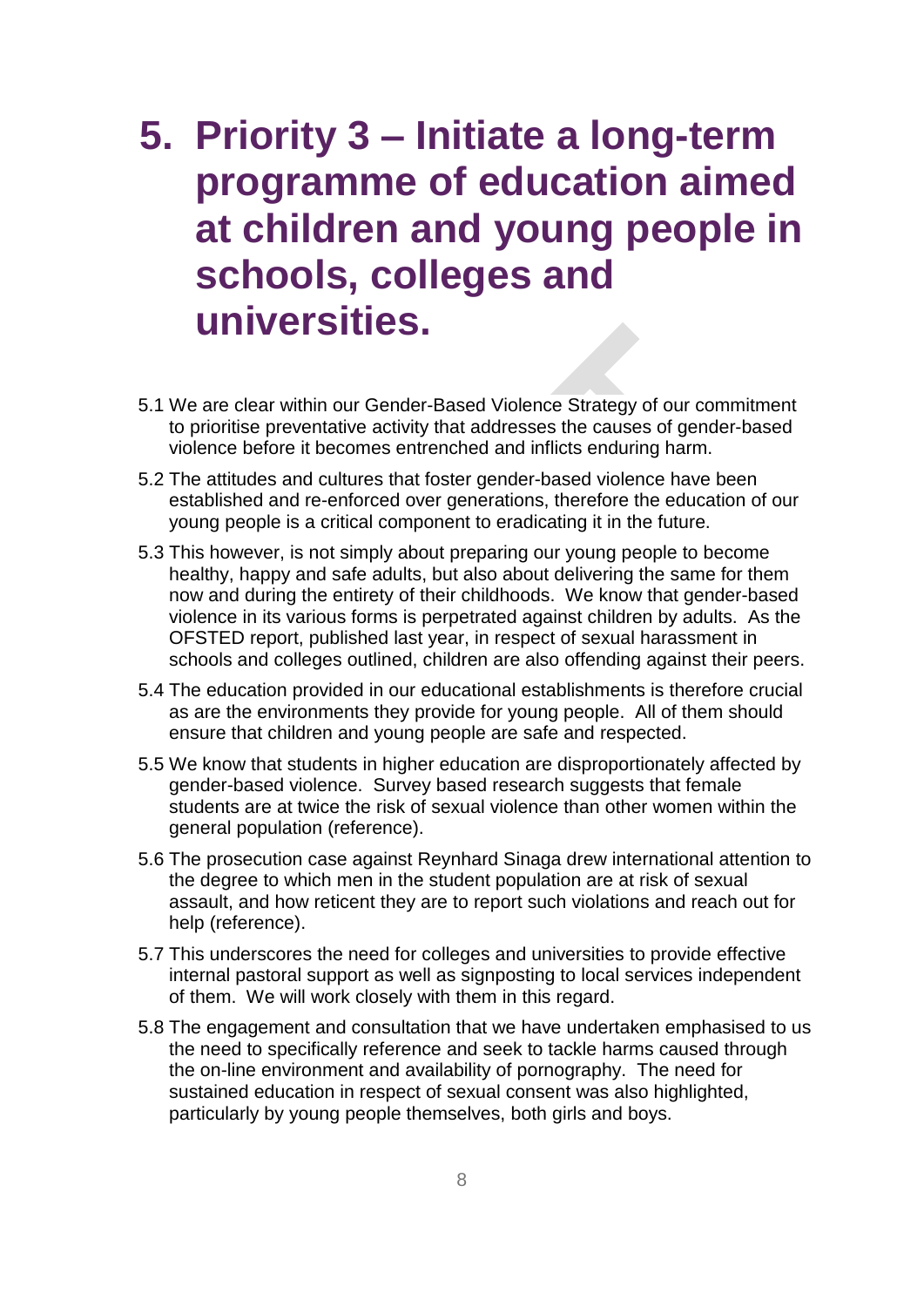- 5.9 The educational delivery group that works under the auspices of our Violence Reduction Unit, will lead our work in respect of this priority and its membership and terms of reference will be revised/expanded upon as appropriate. In further developing delivery they will take account of the following, which has been specified by the Gender-Based Violence Board:
	- Clarify and agree the specific target groups and issues that the education programme will focus upon.
	- Target age-groups where young people are at risk of becoming potential perpetrators. In particular focus on 'micro-aggressions.'
	- Ensure language is tailored to target audiences.
	- Work aimed at boys and young men should be underpinned by robust behavioural insights research to ensure that our activities have the greatest impact.

5.9 To deliver this priority we will:

Equip schools, colleges and teachers to provide preventative education that connects with the public awareness campaigns and which appraise young people how to access the support services Greater Manchester has to offer.

Produce a specific programme and material directed at boys and young men that addresses the intricacies of developing trust in intimate relationships, without being controlling.

Develop preventative education with young people, including the use of peer mentoring schemes, advocates and roles models, focusing on:

- Promoting positive attitudes about women and girls.
- Health relationships, citizenship and sexual consent.
- Harm caused by the sharing of sexual images online.
- How pornographic material portrays unrealistic views about sex and sexual consent, which can be damaging to intimate relationships.

Identify 'pathfinder' schools in each local authority area where the head teacher acts as the local educational champion in respect of supporting this strand of delivery.

Encourage universities and colleges to engage students in education about gender-based violence, hate crime and sexual citizenship in their induction and pastoral programmes, and redress the gendered and sexual norms that discriminate against women, sexual minorities and those who do not conform to gendered expectations.

Work closely with schools, colleges and other educational settings:

- To implement an evidence-based programme of preventative education to change harmful attitudes and behaviours.
- Upskill teachers, teaching assistants and youth workers that will build upon education statutory requirements.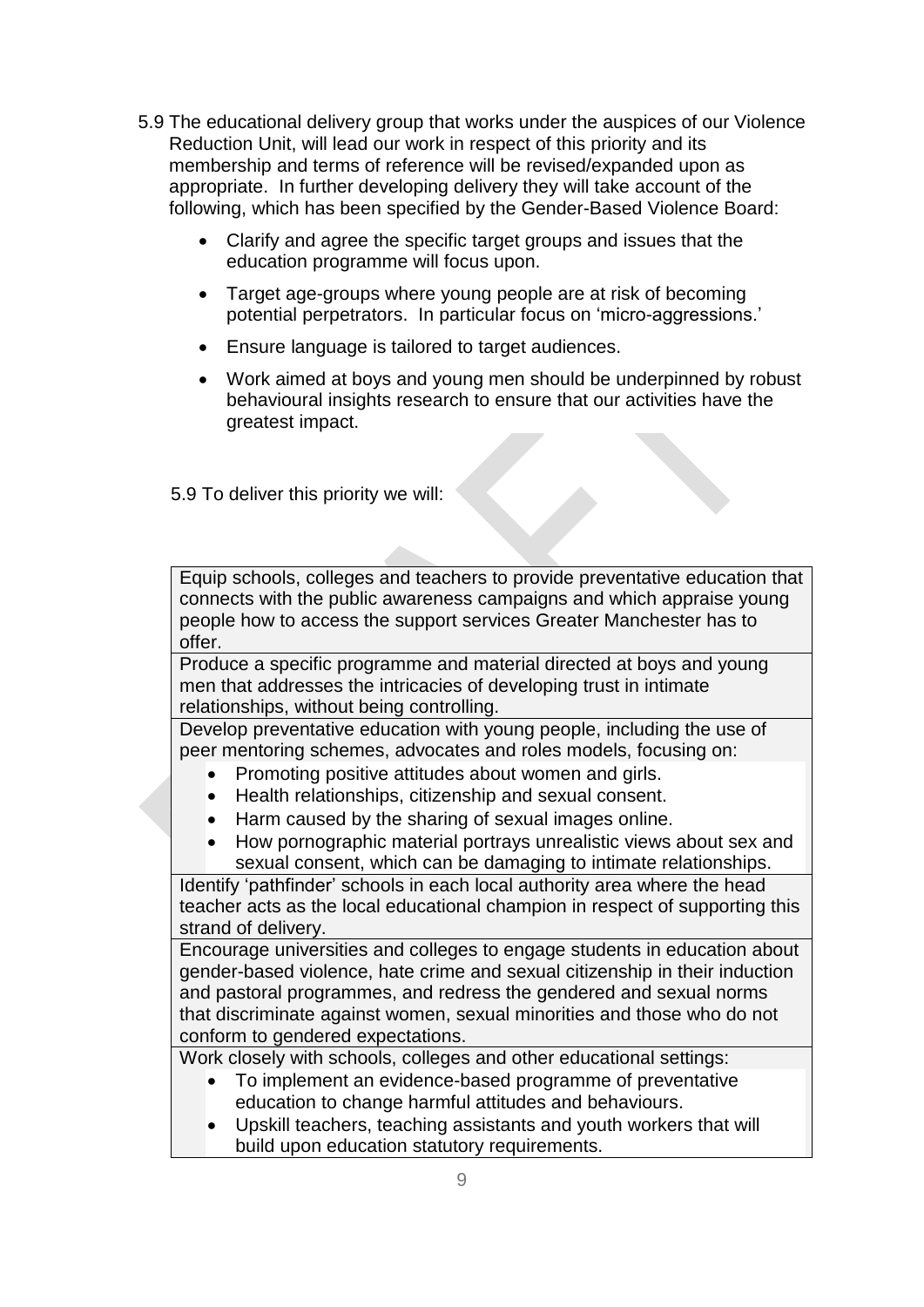Work closely with the Greater Manchester Parenting Group to explore ways to tackle stereotyping and precursors to gender-based violence.

Work closely with the Alliance for Learning Teaching School, to develop a range of targeted resources that address gender stereotyping and abusive behaviours, including online abuse.

Liaise with head teachers and safeguarding leads to ensure examples of good practice within schools are shared and celebrated.

Devise in partnership, the resources and material required to educate young people about abuse and exploitation, including its digital dimensions. Continue to support the many VCSE organisations that go into schools to inform young people about:

- Dating violence.
- Peer abuse and bullying.
- Mental ill-health and wellbeing.
- Alcohol and substance abuse.
- Sexual diversity
- Sexual health services.
- Services for victims and survivors of domestic and sexual abuse.

Deliver education tailored towards young women, especially those who are at risk of pressure from peers, disadvantaged or vulnerable that addresses the significance of self-esteem and choice in relationships, so they are not pressured to stay with boys and men who are coercive.

Work with organisations such as the National Autistic Society to develop and deliver neurodiverse sex and relationships educational material through Skills for Life, Personal, Social, Health and Economic (PHSE), and Sex and Relationship (SRE) programmes, to reflect different learning needs and levels of social understanding.

In partnership with the Greater Manchester Health & Social Care Partnership, Unlimited Potential and Salford Foundation, deliver education in selected communities and schools focusing on 'positive masculinity,' with investment funding secured from the National Health Service.

Invest £200,000 of police & crime commissioner funding to support this priority.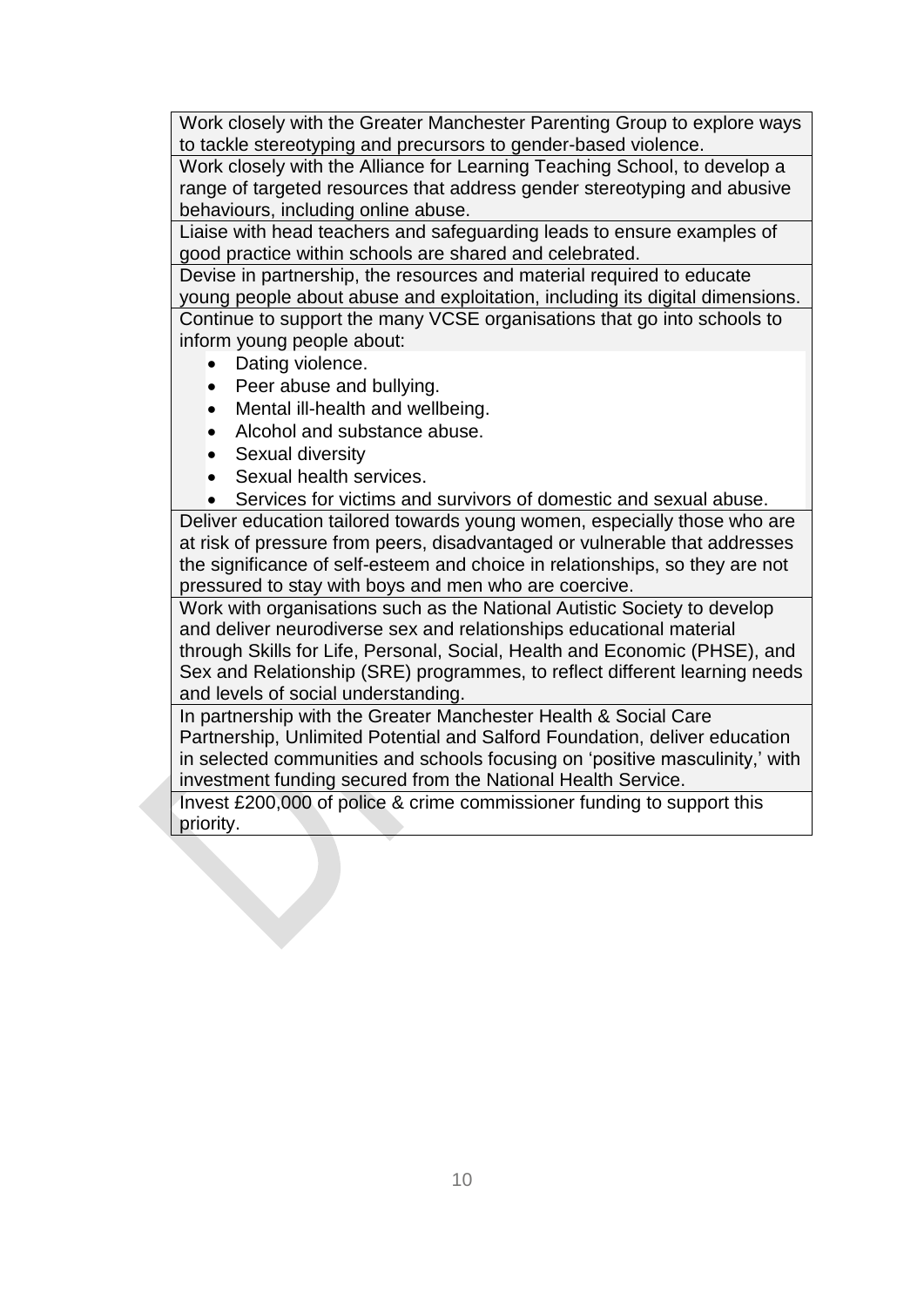#### <span id="page-11-0"></span>**6. Priority 4 - Ensure consistent services in all Greater Manchester communities.**

#### <span id="page-11-1"></span>**6.1 Equality, Diversity & Inclusivity**

- 6.1.1 As a result of the engagement and public consultation phases of the development of the Gender-Based Violence Strategy, it is clear that certain groups of people within our communities, who have gender-based violence perpetrated against them face marginalisation or have distinct needs that are far from being fully recognised or provided for. This was particularly the case in respect of those with disabilities, older people and those from minoritised communities.
- 6.1.2 As a result of this feedback, we made a commitment to develop specific plans based on the needs of victims and survivors from those communities and the Gender-Based Violence Board have indicated that these commitments should be prioritised and thus included within this initial delivery plan.
- 6.1.3 We know also that some services are less accessible to people from sexual minorities, trans and gender-queer people and those with learning difficulties.
- 6.1.4 In addition, we know that fear of criminalisation deters a range of women in particular, from seeking support, including those whose immigration status is insecure. We know that in many cases the fact that such marginalised women have no recourse to public funds, presents additional barriers that prevents them receiving the support necessary.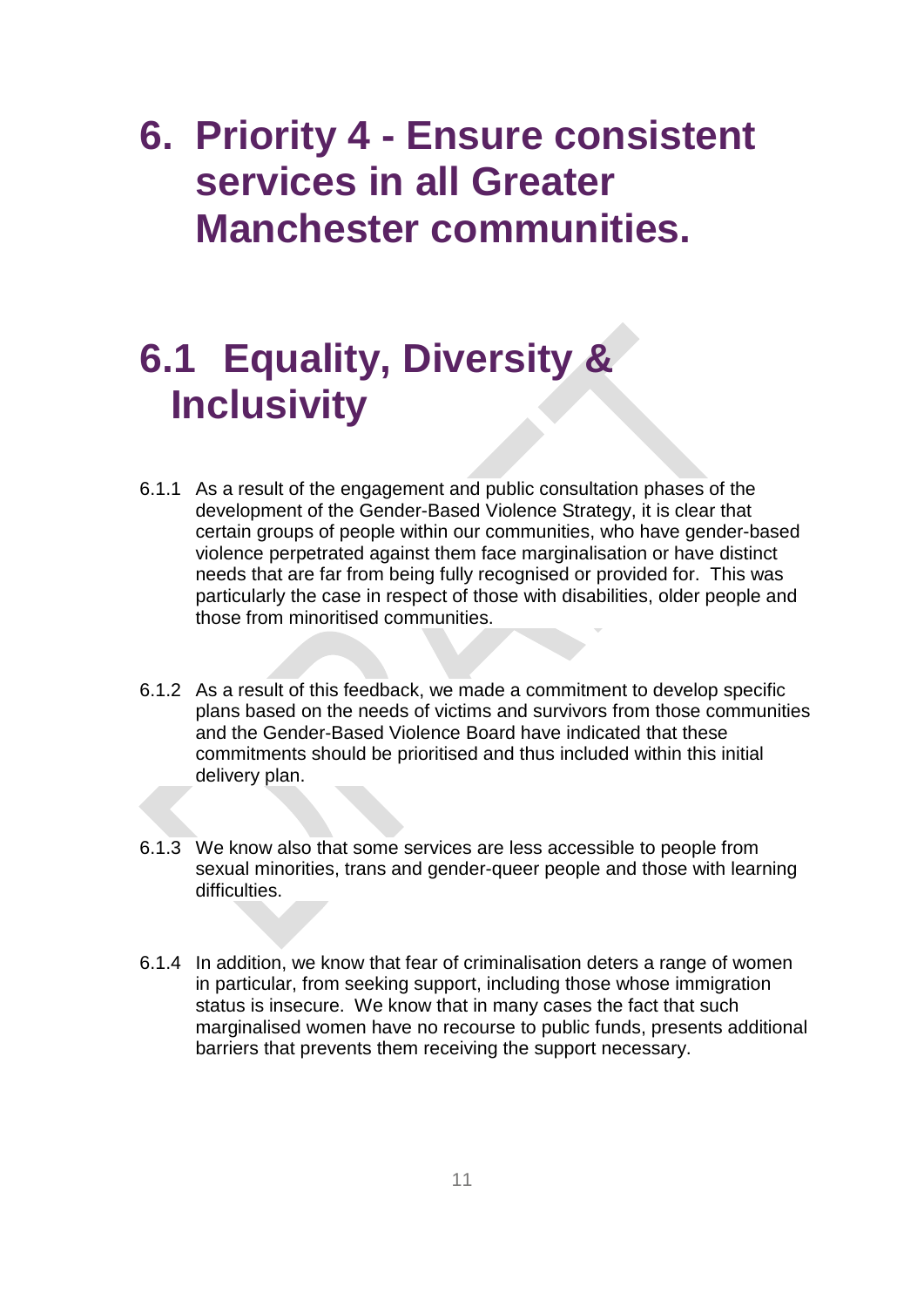- 6.1.5 We do not consider any of these issues to be reason to deny people sanctuary and protection and this delivery plan will begin our work to deliver our commitment of offering them the very best service provision.
- 6.1.6 In the Gender-Based Violence Strategy we said that we would scope the potential to establish Greater Manchester as a 'City of Sanctuary.' City of Sanctuary UK is an organisation that supports areas create networks from community groups to schools and universities, local councils to libraries and theatres and more, with the aim of encouraging inclusivity, compassion and solidarity of and with migrants and those seeking asylum. Sheffield was the first city in the UK to receive 'City of Sanctuary' status back in 2005.
- 6.1.7 In the Gender-Based Violence Strategy we are clear that women and girls are exposed to higher risk of gender-based violence, but that men and boys can be victims too. This is why we committed to draw up a bespoke plan to effectively meet the needs of male victims and survivors and this will be achieved through this delivery plan.
- 6.1.8 In delivering the elements of this priority we will ensure that 'hidden voices' are heard and avoid approaches to 'multi-culturalism' that result in the same voices being heard repeatedly, at the exclusion of others. We will also seek to ensure that we provide culturally sensitive support including addressing potential language barriers, and consistently monitor the equality and diversity of the support we offer.
- 6.1.9 The scope of delivery within this strand is particularly wide and will have the particular focus of the Gender-Based Violence Executive (see section 6) who will exercise direction and oversight on behalf of and reporting to the Gender-Based Violence Board.
- 6.1.10 In delivering this strand consistent with the foregoing, we will:

Establish a working group with the support and inclusion of the Greater Manchester Disability Network, with the purpose of devising a bespoke plan to better address the distinct needs of people with disabilities. Establish a working group with the support and inclusion of the Greater Manchester Older Persons Network, with the purpose of devising a bespoke plan to better address the distinct needs of olde people.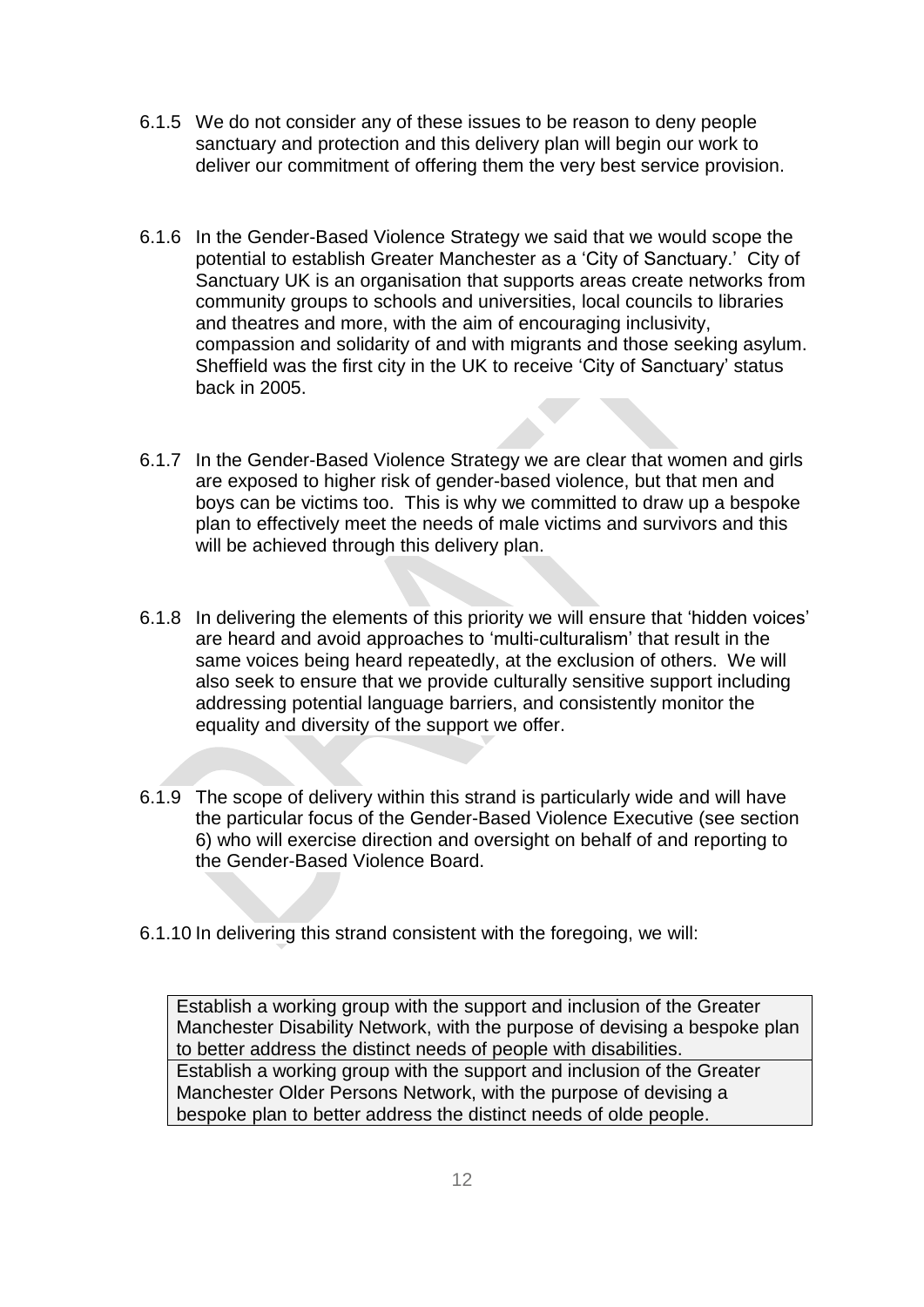Establish a working group with the support of Directorates within GMCA and our voluntary and community organisation networks, with the purpose of devising a bespoke plan to address the distinct needs of those in minority and marginalised communities including:

- Particular regard to be given to the issue faced by people with no recourse to public funds and insecure immigration status including how the police respond.
- Scope the potential to work towards 'City of Sanctuary status.
- Ensuring those experiencing the threat of gender-based violence from multiple perpetrators within their own families and communities are provided with places of safety, and that the exceptional risks they face are properly recognised and responded to by all those intervening and supporting them.
- Ensuring that assessment procedures take full account of survivors' social, emotional and economic needs and anticipate the risks of further violence, including targeted forms of abuse, racial and religious harassment and hate crime in particular localities.

A working group is already in existence under the supervision of the Domestic Abuse Partnership Steering Group (formerly DA Partnership Board), consisting of representatives that include all of our councils and the voluntary & community sector, to improve the services for men who suffer domestic abuse. The scope of this group will now extend to developing a bespoke plan for men who have or are suffering gender-based violence more broadly. This work will now ultimately come within the governance of the Gender-Based Violence Board.

Investigate how we can increase and improve training and risk assessment tools for working with both victims and perpetrators who have learning difficulties and those who identify as autistic or neurodivergent.

Undertake a comprehensive scoping exercise to assess the extent to which our services are meeting the needs of, and how accessible they are to victims and survivors from ethnic minority, foreign national, LGBTQ+, disabled, learning disabled and neurodivergent populations.

Work with and support our local authorities to develop strategies within the scope of gender-based violence, based on the needs and priorities of their respective local areas. Data on the rates and prevalence of various forms of violence and abuse will be collected in each area, be attentive to local demand for services and be responsive to the needs of all communities and demographic groups.

Review and revamp our IDVA and ISVA provision to make sure it is meeting the needs in all areas of the city-region and working most effectively with the VCSE sector, ensuring our provision best reflects and caters for the diversity of victims and survivors. Work has already commenced in this regard as we prepare our submission to the Ministry of Justice for a 3-year funding stream for domestic and sexual abuse services.

Appoint a Health Service Project Manager to review existing pathways into health and wellbeing services for vulnerable women to identify opportunities to improve referrals.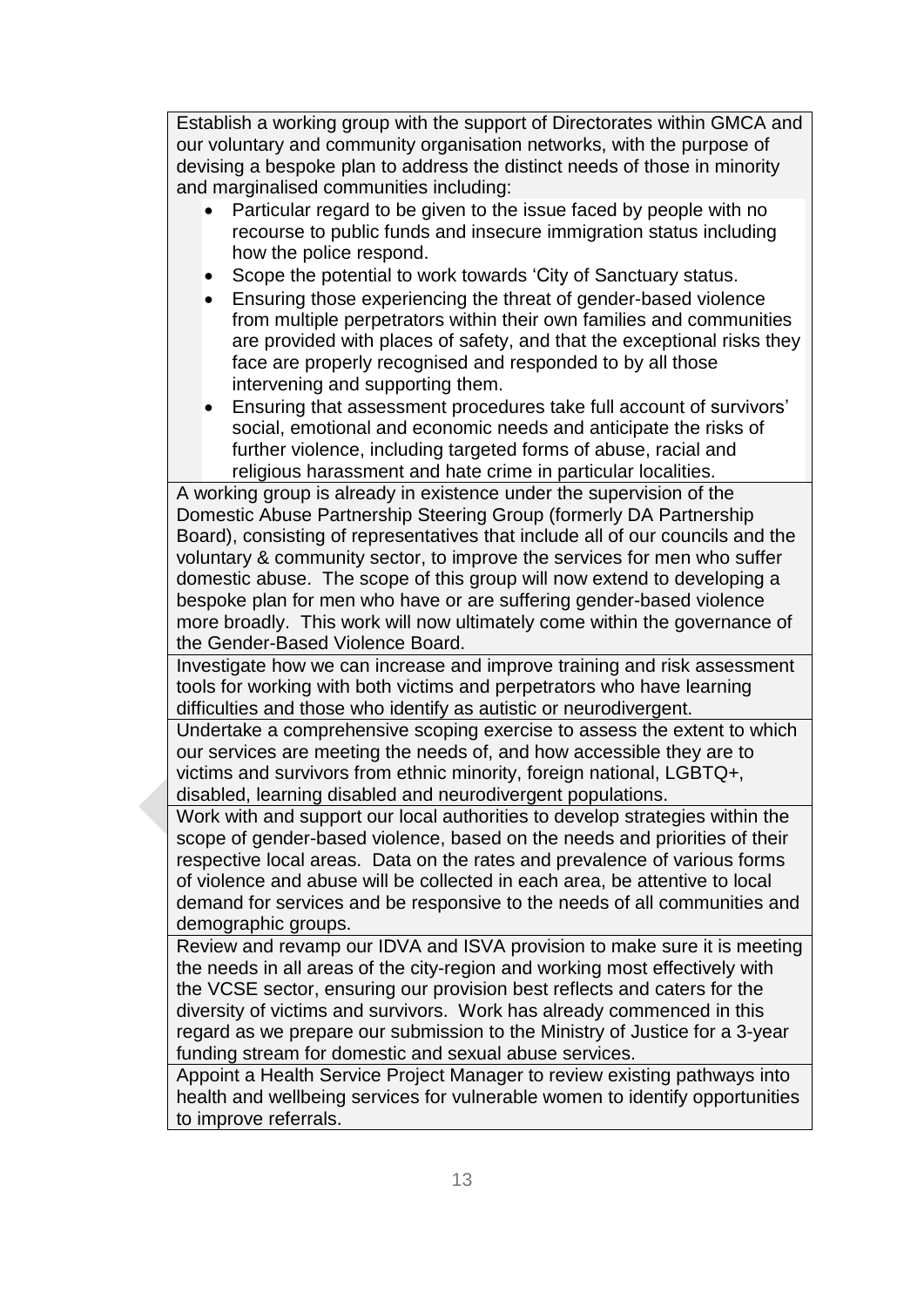Ensure that young people can self-refer to support services and get help outside of the criminal justice system if needed, ensuring that this service provision is properly signposted in all educational contexts, including schools, pupil referral units, colleges and universities.

Implement minimum standards of domestic abuse training.

Work closely with health service providers to deliver their commitment to address the immediate, medium and long-terms needs of victims of genderbased violence in line with their statutory duties to reduce health inequalities in service provision through:

- Recognising the signs of abuse, proactively supporting victims, and using professional curiosity to enquire as to whether their support needs are being met.
- Implementing minimum standards for domestic abuse training for clinical and clerical staff working in primary care, and provision of advocacy support for victims (detail of financial investment made in GM by NHS England to be included here).
- Referring victims on to specialist or support services and delivering on a whole health approach, which joins ups local health services, primary, secondary and mental health providers with specialist services for victims of gender-based violence.

Extend specialist training and advocacy programmes across GP practices in collaboration with third sector organisations specialising in violence against women and girls (VAWG).

Support the Pride in Practice initiative that provides training to general practices, dental practices and pharmacies to ensure that practices effectively and confidently meet the needs of LGBTQ+ patients.

Extend the provision of hospital based IDVAs across Greater Manchester to enable early identification of potential victims, and provide end-to-end support for those who present with injuries.

Develop a pilot with Manchester Foundation Trust to equip sexual health clinics to identify and support victims of domestic and sexual abuse.

Raise awareness across health service providers to make sure they have the facilities and cultural sensitivity, to ensure that victims and survivors of gender-based violence are seen in the health care settings most familiar to them.

Ensure that all health care professionals know how to fast track victims of stalking, strangulation and sexual assault to specialist medical and psychotherapeutic services.

Generate new opportunities for service user engagement for vulnerable and marginalised women, who are victims of gender-based violence through Primary Care Networks.

Ensure that appropriately trained and impartial translators are available to help those whose first language is not English, in order to access appropriate support.

Invest £150,000 of police & crime commissioner funding to support this priority.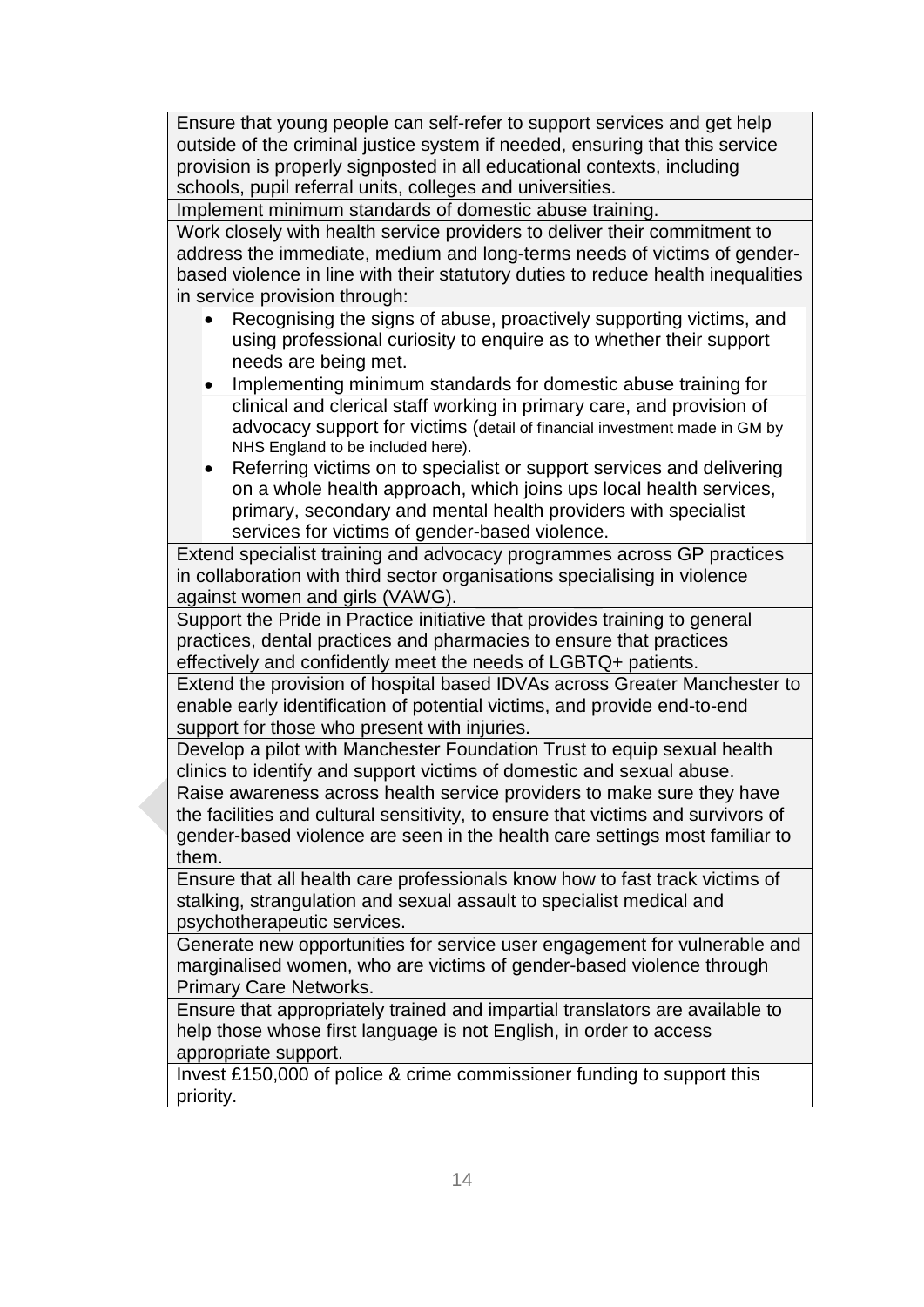#### <span id="page-15-0"></span>**6.2 Assist agencies to develop a consistent approach to dealing with perpetrators, building on the very good work currently taking place.**

- 6.2.1 Through our Gender-Based Violence Strategy we are taking a transformative approach with the ambition of eradicating it. This is no less the case in respect of those who perpetrate such violence. Other areas of the strategy and this delivery plan seek to prevent people from becoming perpetrators in the first place, but we must also have a focus on those who are found to be offending in this way to prevent them harming others in the future. This is why we are aligning our specialist work with perpetrators with the wider strategy of primary prevention and early intervention that mobilises public engagement.
- 6.2.2 We know that some perpetrators have no motivation or intention to change and we must hold them to account through an effective criminal justice system (see section 6.3). But we also know that some perpetrators, the majority of whom are men and boys, understand that their behaviour is wrong and damaging and that they seek to change. We must ensure that there is provision available to assist them to do so.
- 6.2.3 One feature of gender-based violence is that far too often victims and survivors, most often women, are forced to flee the family home, to obtain sanctuary and security. This clearly has a massive implication for children who predominantly have to leave the family home with their mothers. We thus want to increase the housing options for perpetrators to minimise the impact on victims and their children (see section 7).
- 6.2.4 A number of pilot perpetrator programmes are taking place across Greater Manchester, including the nationally recognised and RESPECT accredited DRIVE programme, which is being delivered by TLC Talk, Listen and Change in several districts. These programmes are being funded in various different ways, the DRIVE programme for example is funded by the Home Office following successful bids made from GM.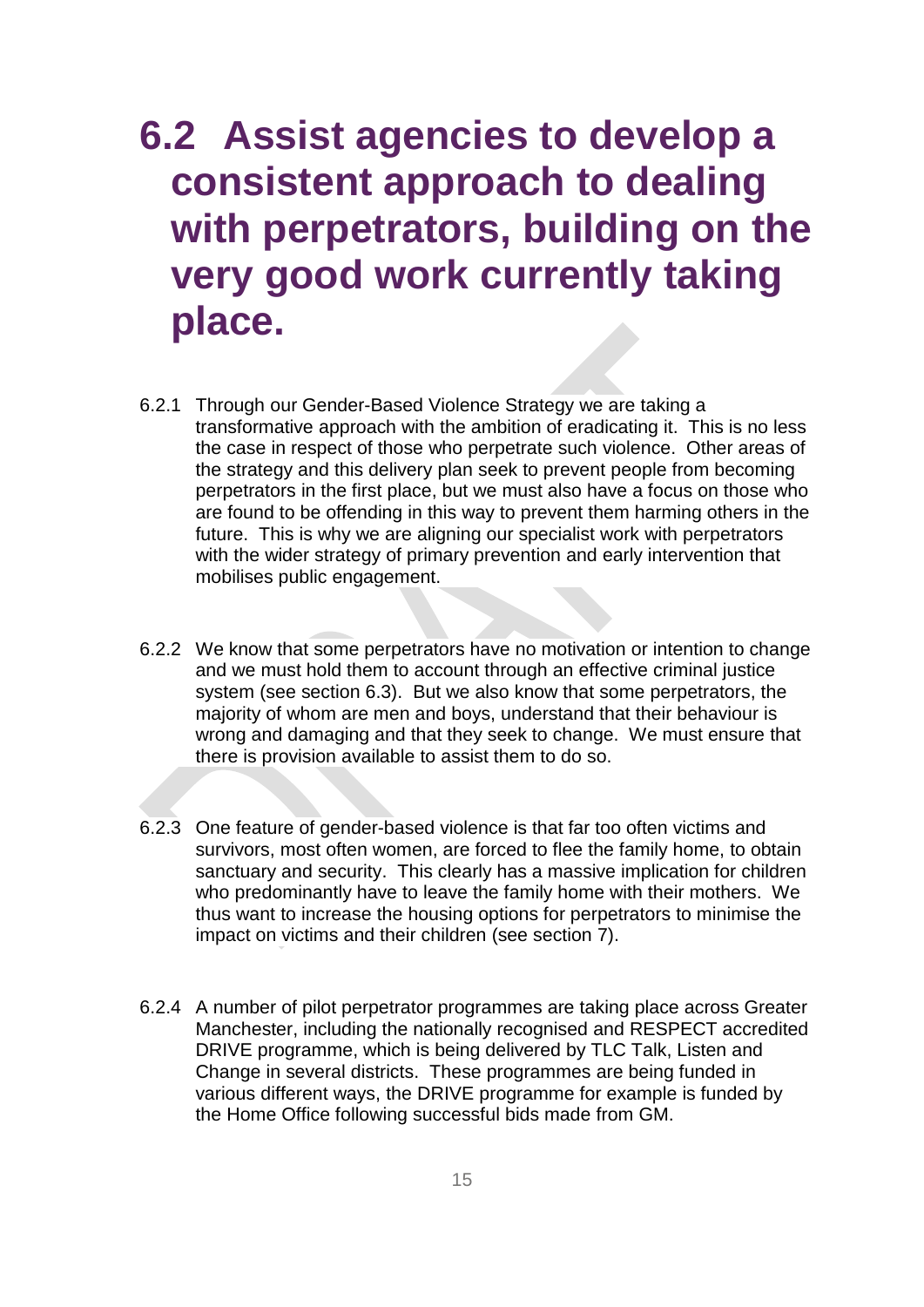- 6.2.5 Greater Manchester needs to develop a whole system-approach, which responds consistently to both those engaged by the criminal justice system and statutory enforcement services and perpetrators who are identified through voluntary/community or civil law routes.
- 6.2.6 We understand that in order to respond effectively to perpetrators, practitioners need to be able to listen carefully to what victims and survivors share about their experiences, as well as what offenders say about their motivations and problems. This is why all of our work with perpetrators will be routinely appraised by the Gender-Based Violence Board.
- 6.2.7 We know that most victims and survivors want perpetrators to be able to access effective interventions that will help them to change, but nationally only a small minority of repeat offenders receive specialist interventions.
- 6.2.8 We will:

Through a newly established working group, led by a member of the Gender-Based Violence Board - map and evaluate gender-based violence related perpetrator programmes across Greater Manchester, to assist with the development of a GM perpetrator framework that will seek to deliver programmes for all who need them on both a voluntary and compulsory basis.

Ensure that the newly configured Greater Manchester Probation Service is at the forefront of new developments in working safely and effectively with perpetrators.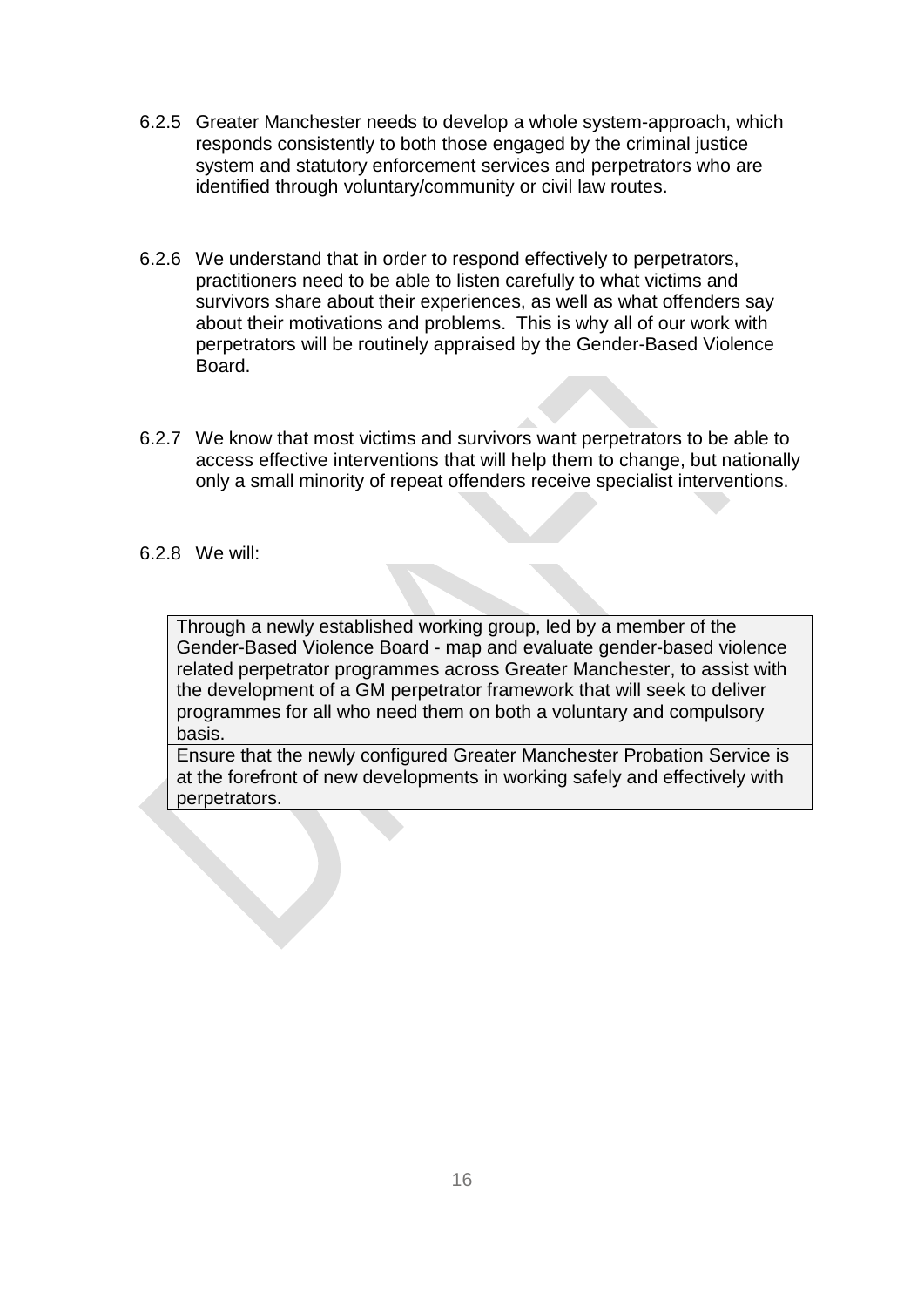#### <span id="page-17-0"></span>**6.3 Ensure that the experience of the criminal justice system is consistent with the ethos of the Gender-Based Violence Strategy**

- 6.3.1 Within the key priorities section of our Gender-Based Violence Strategy we state our intention to maximise accountability to victims and survivors, especially with regard to police and criminal justice outcomes.
- 6.3.2 Whilst we explicitly recognise that policing and criminal justice can only ever be on part of the solution, we must ensure that the criminal justice system and the agencies that operate within it, are as effective as possible. We owe this to the victims and survivors who engage with and seek the support of criminal justice agencies, to ensure their needs and experience are maximised.
- 6.3.3 Confidence in Greater Manchester Police was challenged following the publication in December 2020 of a report by Her Majesty's Inspector of Constabulary and Fire and Rescue Services (HMICFRS) in respect of the service they provide to victims of crime.
- 6.3.4 Since that publication, a new chief constable was appointed for GMP in May 2021. During his tenure to date, the chief constable has quickly changed and strengthened the senior leadership within the organisation to support him in his plans to improve the performance of the Force.
- 6.3.5 HMICFRS published their latest PEEL assessment of GMP, which is in respect of effectiveness, efficiency and legitimacy, in March of this year. This followed inspection activity within the Force between July and September 2021. The overall findings of the report suggested little improvement since their previous inspection.
- 6.3.6 It is important to note however that the inspection activity pre-dated the launch of the chief constable's strategic plan, "Planning our future: Building a new GMP," (known as the 'plan on a page.') which sets out the blueprint for how GMP will significantly improve. In his preface to the PEEL report,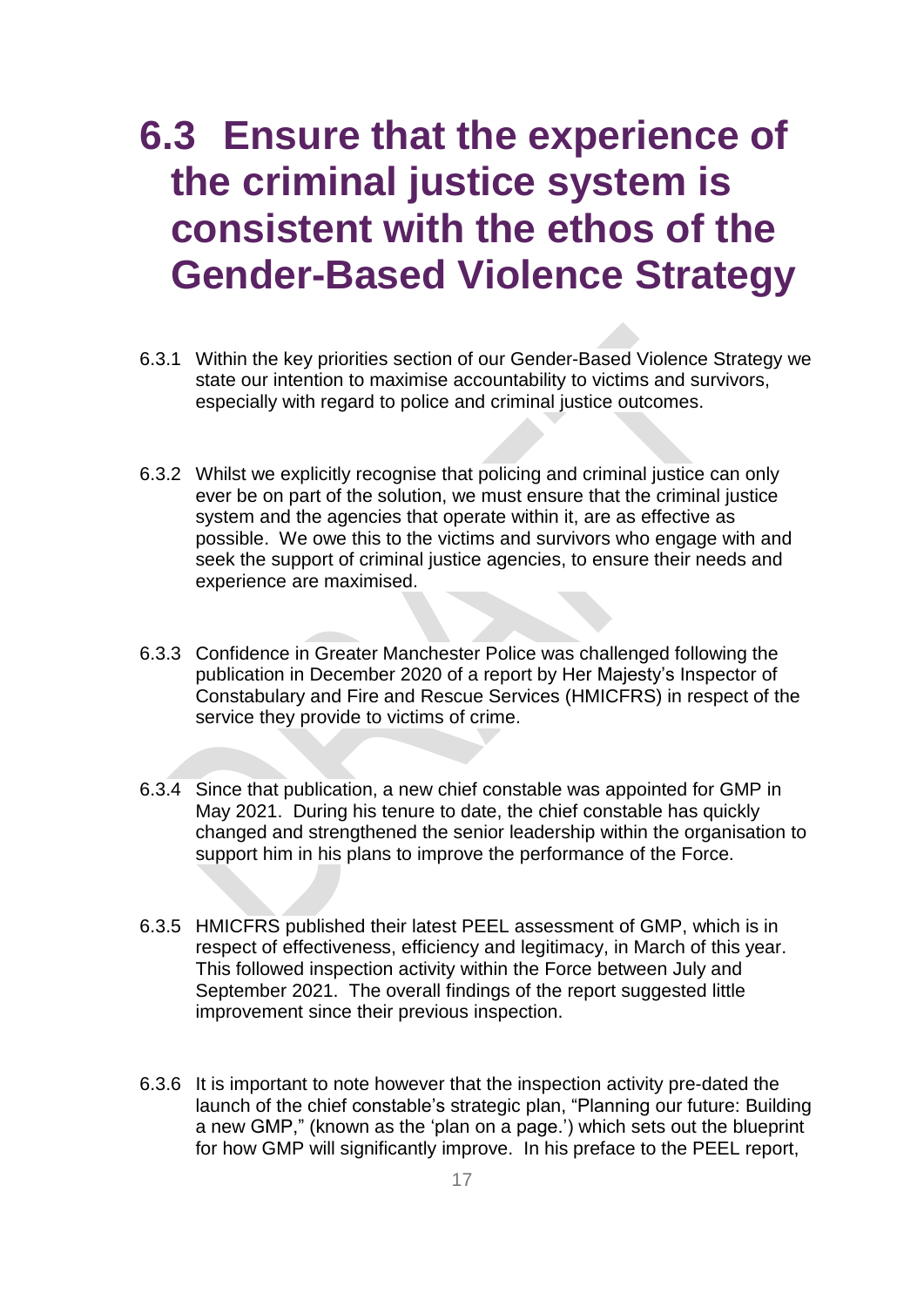Her Majesty's Inspector, Andy Cooke (now chief inspector of HMICFRS) noted that, "Whilst this report outlines the concerns I have………I am pleased with the progress that has been made in a short period of time since the Force published its new long-term plan."

- 6.3.7 From our public consultation we know that many views were consistent with the findings of HMICFRS. People wanted to see a focus on better training as well a greater focus on tackling sexism, racism and homophobia within policing. Some responses also called for greater recognition of those within the police who themselves perpetrate genderbased violence and more robust tackling of it. Nationally there has been growing concern about these issues, with a current focus on the Metropolitan Police in particular. The National Police Chief's Council has recently published it's VAWG Strategy, which includes focus on these and other internal issues through the 'Building Trust and Confidence" pillar.
- 6.3.8 GMP has also published its own VAWG Strategy, taking account of the NPCC's. They have sought to listen to and hear the voice of lived experience in developing their plan, for example through dialogue with the GM Women and Girls Equality Panel. They have also been working with organisations specialised in supporting migrant and minoritised women to develop their practice in respect of victim's whose immigration status is insecure.
- 6.3.9 Taking the above into account we intend to prioritise in this delivery plan those commitment in our strategy that apply to policing, though we will prioritise others as well.
- 6.3.10 There is a clear concern within our communities about the level of misogyny within our society and its connection with the perpetration of gender-based violence. Several police services within England & Wales have been recording offences as hate crime, where the victim perceived that misogyny was a motivation. Whilst the Law Commission has recently advised the government not to formally treat misogyny as a hate crime, debate continues to take place, most notably within parliament. We committed to consult with the public of Greater Manchester on this issue and still intend to.
- 6.3.11 There is deep concern concerning the response of the criminal justice system to offences of rape, which are pertinent to all agencies that operate within it. These concerns relate to the response by the police, very low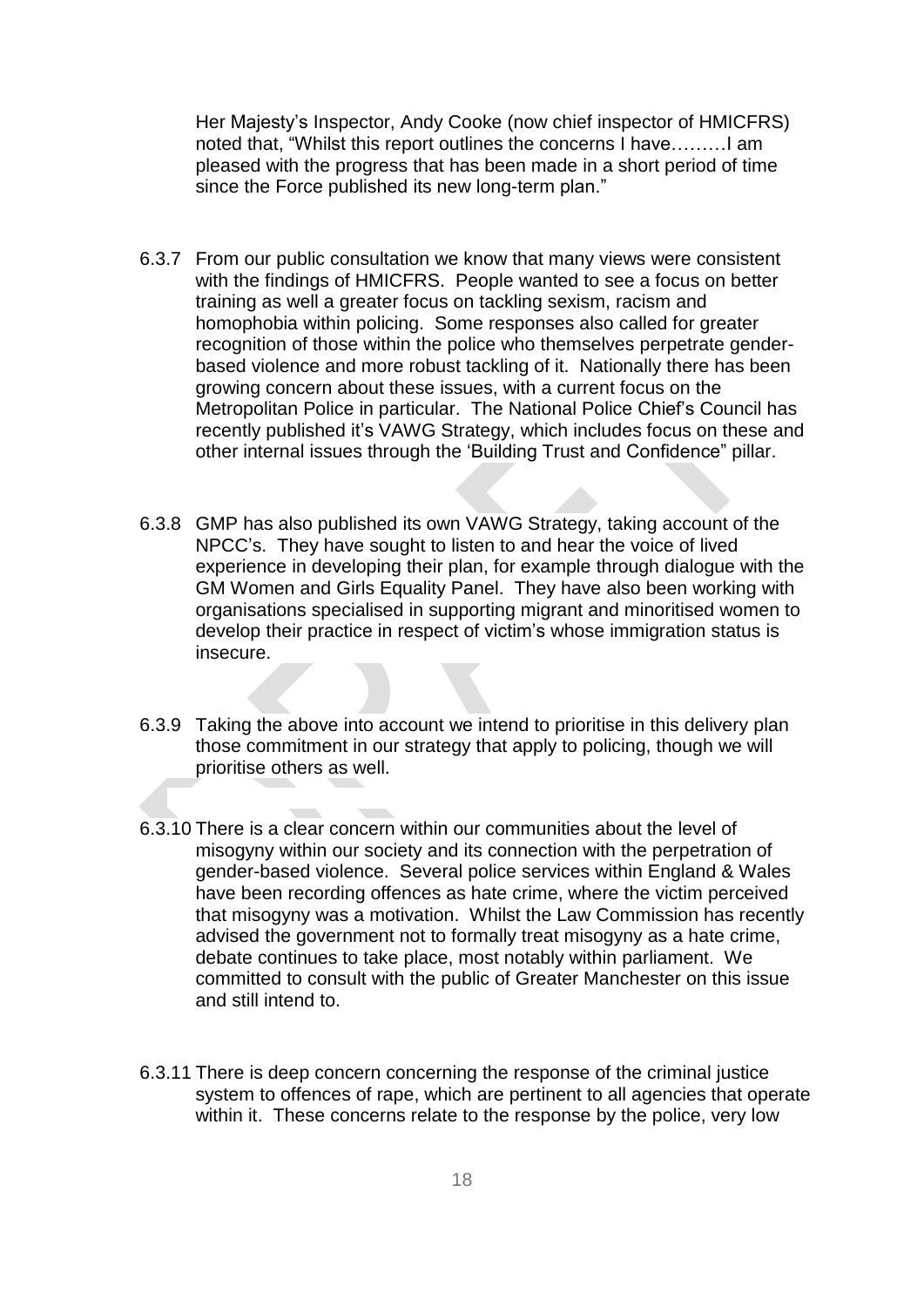charge rates, the treatment of victims and survivors in court, the effect that court backlogs have on them, and pitifully low conviction rates.

- 6.3.12 In our strategy we reference the governments End-to-End Rape Review and action plan that was published in June 2021. In December the same year, the government reported that most of their actions were progressing as planned, but there remained much to do to ensure they have the impact intended. We will thus focus on ensuring that significant improvement takes place in Greater Manchester and that the necessary impact begins to be felt.
- 6.3.13 There are several established mechanisms within Greater Manchester that focus on improvement and accountability of the police and wider criminal justice, and also where these agencies work in partnership to improve overall practice and service to victims and survivors. These include:
- Deputy Mayor's Executive (Police).
- Local Criminal Justice Board.
- Justice and Rehabilitation Executive.
- Domestic Abuse Partnership Steering Group.

 $\mathcal{L}^{\mathcal{L}}$ 

- Victim Resilience Forum.
- 6.3.14 We will utlilise the above mechanisms to govern the changes and improvements required and overall oversight will be undertaken by the Gender-Based Violence Board. As we have outlined elsewhere, we will ensure that we seek, hear and utilise the voices of those with lived experience.

 $\mathcal{L}$ 

6.3.15 We will:

Formally review how domestic abuse cases are managed by GMP, including but not restricted to:

- Ensuring that the 'Think Victim' campaign is fully embedded within GMP and further explore how to improve outcomes for victims in the criminal justice system, ensuring they are offered the very best service, kept informed, treated with dignity, listened to and understood.
- Investigating how case management can be improved by frontline, investigating and senior police officers, and what can be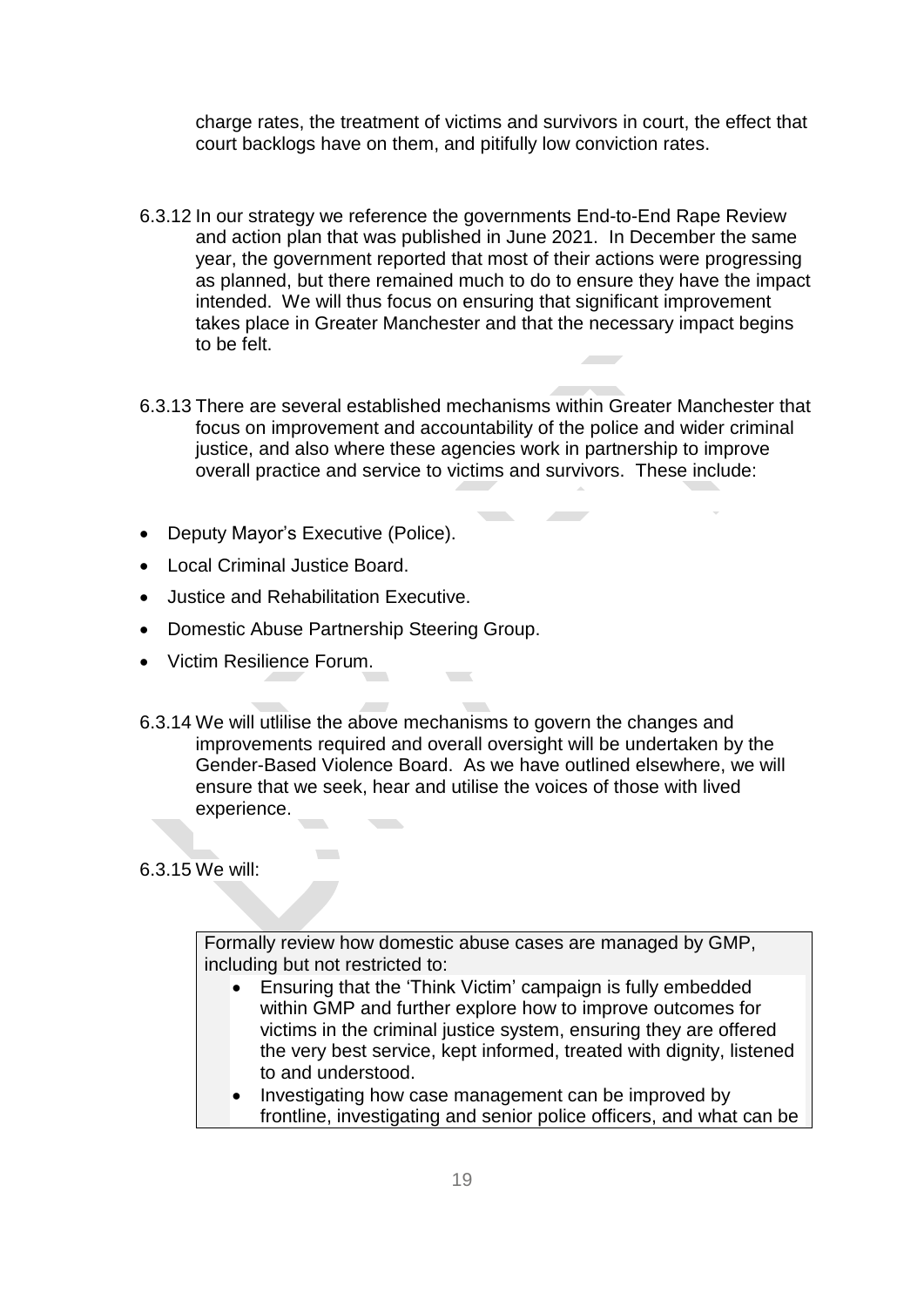done to reduce the number of reports to GMP that result in no further action.

 Examining how super-complaints submitted to HMICFRS and the findings in respect of them, can be best utilised to improve service delivery. We await the findings in respect of the supercomplaint submitted by the Centre for Women's Justice in respect of 'police perpetrated domestic abuse,' and seek to implement any recommendations in a timely manner.

Conduct a GM End-to-End Rape Review that will involve those who have lived experience of such abuse. Preparatory work has already commenced.

Ensure that cases involving serious harm and risk, such as domestic abuse and stalking, are subject to bail conditions that protect victims. New risk assessments will be required as a matter of routine before a suspect's bail status changes.

Ensure that the police as a matter of routine, notify the Crown Prosecution Service, whether a suspect is on bail or released under investigation for a specified time period. Those released on bail or released under investigation must be so for the shortest possible time, in the interests of both victims and suspects.

Consult with the public of Greater Manchester and other interested parties on how to introduce the recording of misogynistic incidents by Greater Manchester Police, in the same way as they record racist and homophobic incidents. We will also work with the police to ensure that if such incidents are to be recorded, they have the necessary systems in place and officers trained to ensure effective implementation of any changes.

Expedite compliance with the Victim's Code of practice ahead of the introduction of the new Victims Law to ensure victims receive the support they deserve and to put things right when things go wrong. Seek sustained improvement in the quality of police investigations and

their outcomes in cases of gender-based violence.

Closely monitor and oversee how the Early Investigative Advice Process (advice to police from the Crown Prosecution Service) is working, including its digital dimensions.

Ask GMP to deliver on the investment in key technologies, such as body-worn video, digital forensic technology and core IT systems, and to demonstrate how they have improved justice outcomes for victims of gender-based violence.

Ask the Chief Constable to anticipate the need to implement a new 'Gold Standard' framework (Operation Soteria) focusing on investigating the suspect and improving victim engagement, consistent with that being trialled by the Home Office via Avon and Somerset Police.

Ensure that when police officers attend domestic abuse incidents they gather and secure all the relevant evidence. This will include the mandatory use of body worn cameras.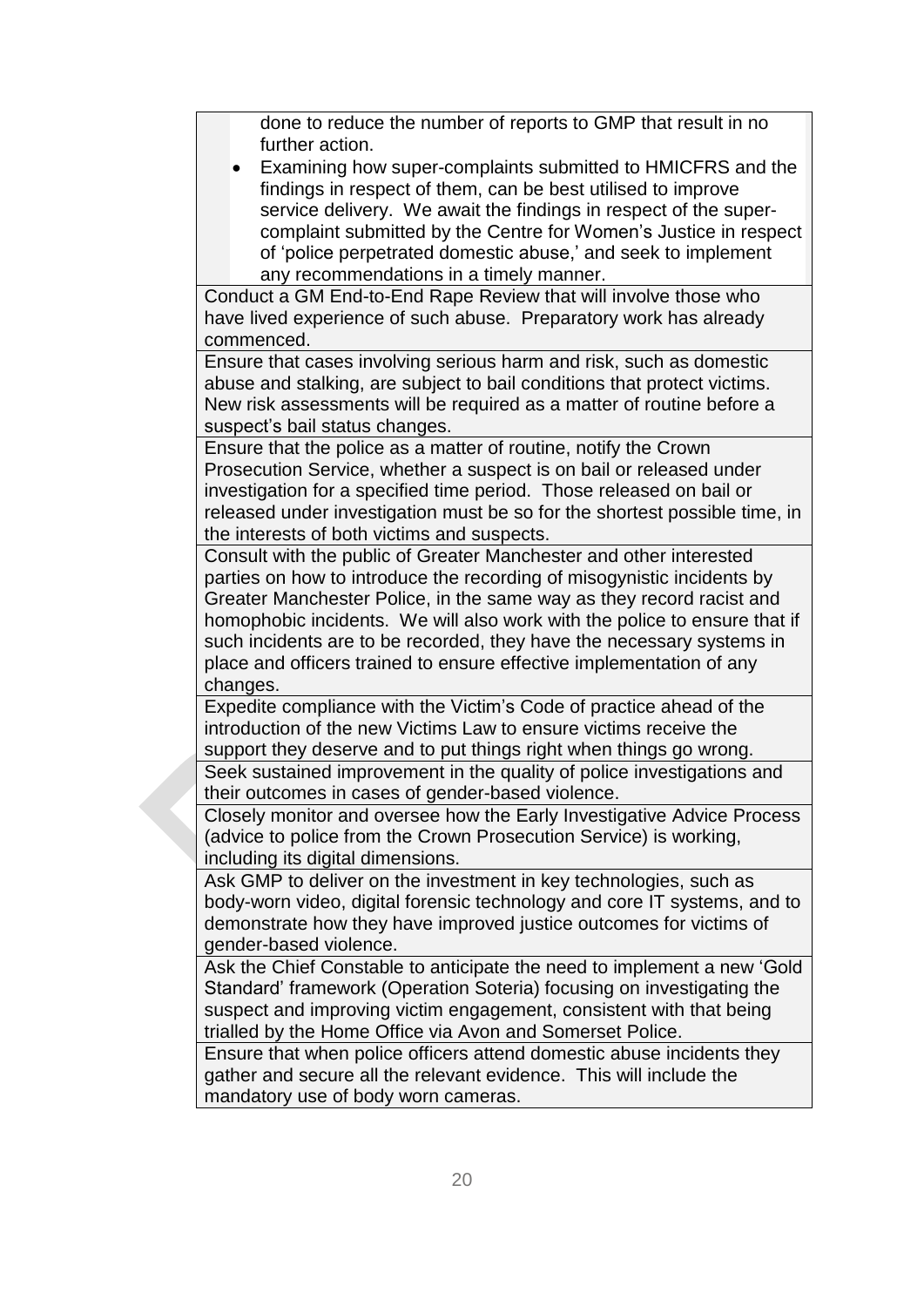Ensure that all frontline police officers are able to speak clearly to children who are present to obtain their views and know how to request to talk to victims on their own so that they feel safe to disclose abuse. Train all criminal justice personnel in the powers the new criminal and civil legislation confer, with an immediate focus on the Domestic Abuse Act and the Domestic Violence Disclosure Scheme, commonly known as Clare's Law, and enduring focus on best practice with regard to safeguarding children and vulnerable adults.

Institute a programme of learning and development will be implemented to ensure all frontline officers understand the differences between domestic abuse, 'honour' based violence, and elder abuse, and how these present specific risks to victims that need to be anticipated.

Ensure that victims are referred to the statutory Probation Service Victim Contact Scheme when those who have abused them receive custodial sentences of 12 months or more. This will ensure they are allocated a designated Victim Liaison Officer who will provide information and advice about the criminal justice process, including IDVA and ISVA service provision, and their rights, from the point of sentencing through to post-release.

Monitor, evaluate and roll out learning from Stockport Family Drug and Alcohol Court (FDAC) with regards to its problem-solving approach to families managing substance use while undergoing care proceedings.

Explore the potential to establish Stalking Assessment Centres, which will enable the police to more effectively determine the risks to victims earlier and whether to seek Stalking Prevention Orders that can help protect those suffering from on and offline

Ensure that GMP will also continue to review and develop its monitoring of Domestic Abuse Protection Orders (DAPOs).

Invest £140,000 of police & crime commissioner funding to support this priority.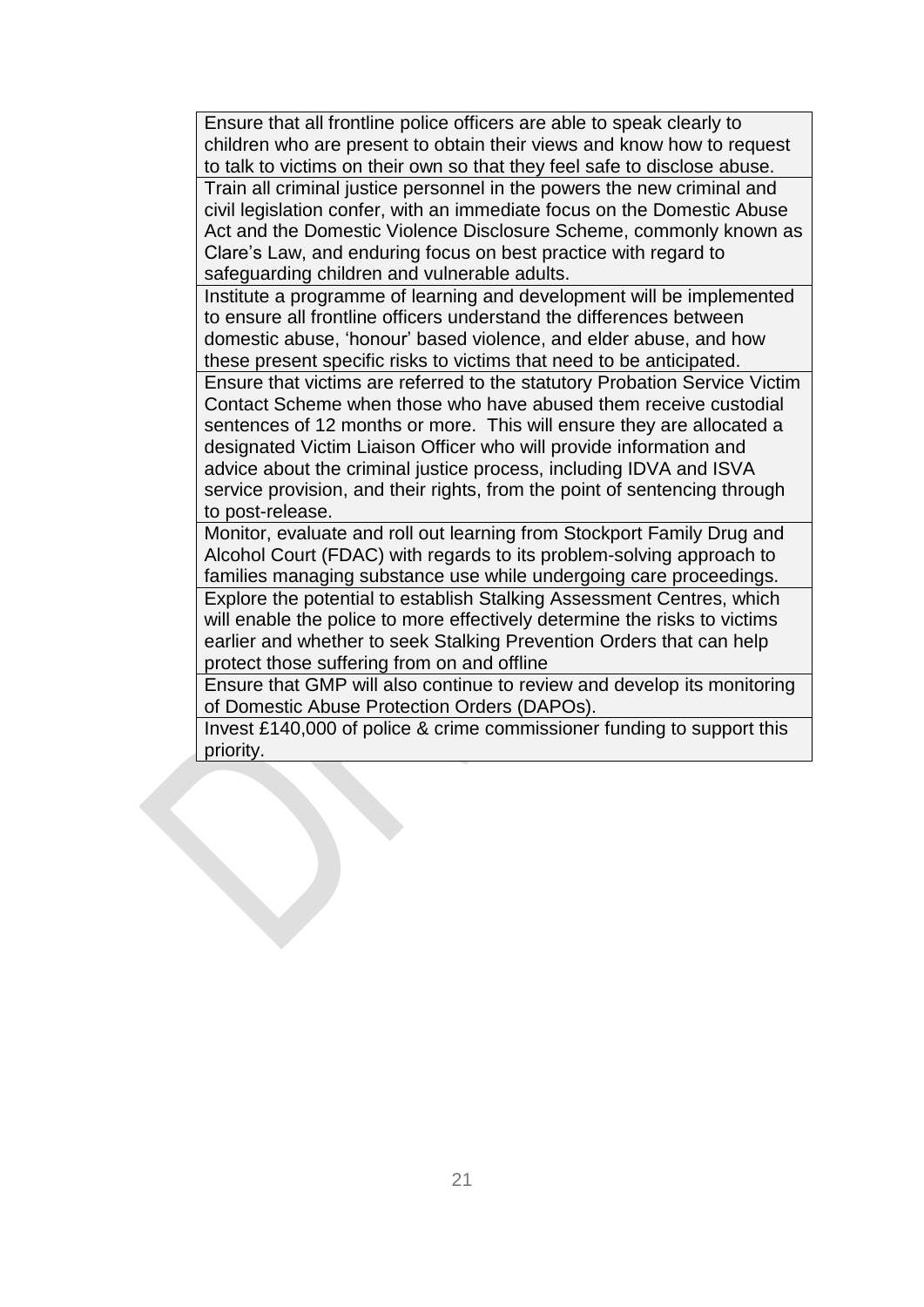#### <span id="page-22-0"></span>**7. Priority 5 – Focus on the 'whole housing approach' to reduce the risk of homelessness.**

- 7.1 The issue of housing features as one of the 10 key priorities within the Gender-Based Violence Strategy. We have committed to taking a Whole Housing Approach to reducing the risk of homelessness that forces many victims and their children to endure domestic abuse, and increase the options for rehousing perpetrators to minimise the harm caused to victims.
- 7.2 The Whole Housing Approach developed by the Domestic Abuse Housing Alliance (DAHA) is a framework for addressing the housing and safety needs of victim/survivors in a local area. It brings together under one umbrella all the main housing tenure types alongside the housing options and support initiatives needed to help people experiencing domestic abuse to either maintain or access safe and stable housing.

#### 7.3 The WHA mission is to:

- Improve access to safe and stable housing across all housing tenure types (social, private rented and private ownership). It considers the need for move on from refuge services and other types of temporary or emergency accommodation into more settled housing and;
- Ensure access to a range of housing options and initiatives tailored for domestic abuse, giving choice for people experiencing domestic abuse to relocate or remain in their existing accommodation.

7.4 It's key aims are to:

- Create earlier identification and intervention for domestic abuse through mobilising social and private landlords and key institutions involved in private ownership.
- Reduce the number of people who are made homeless as a result of domestica abuse.
- Increase tenancy sustainment options so that people experiencing domestic abuse can remain safely in their home when it is their choice to do so or do not lose their tenancy status if they relocate. This includes social housing landlords taking action to remove perpetrators from properties through enforcement and positive engagement activities.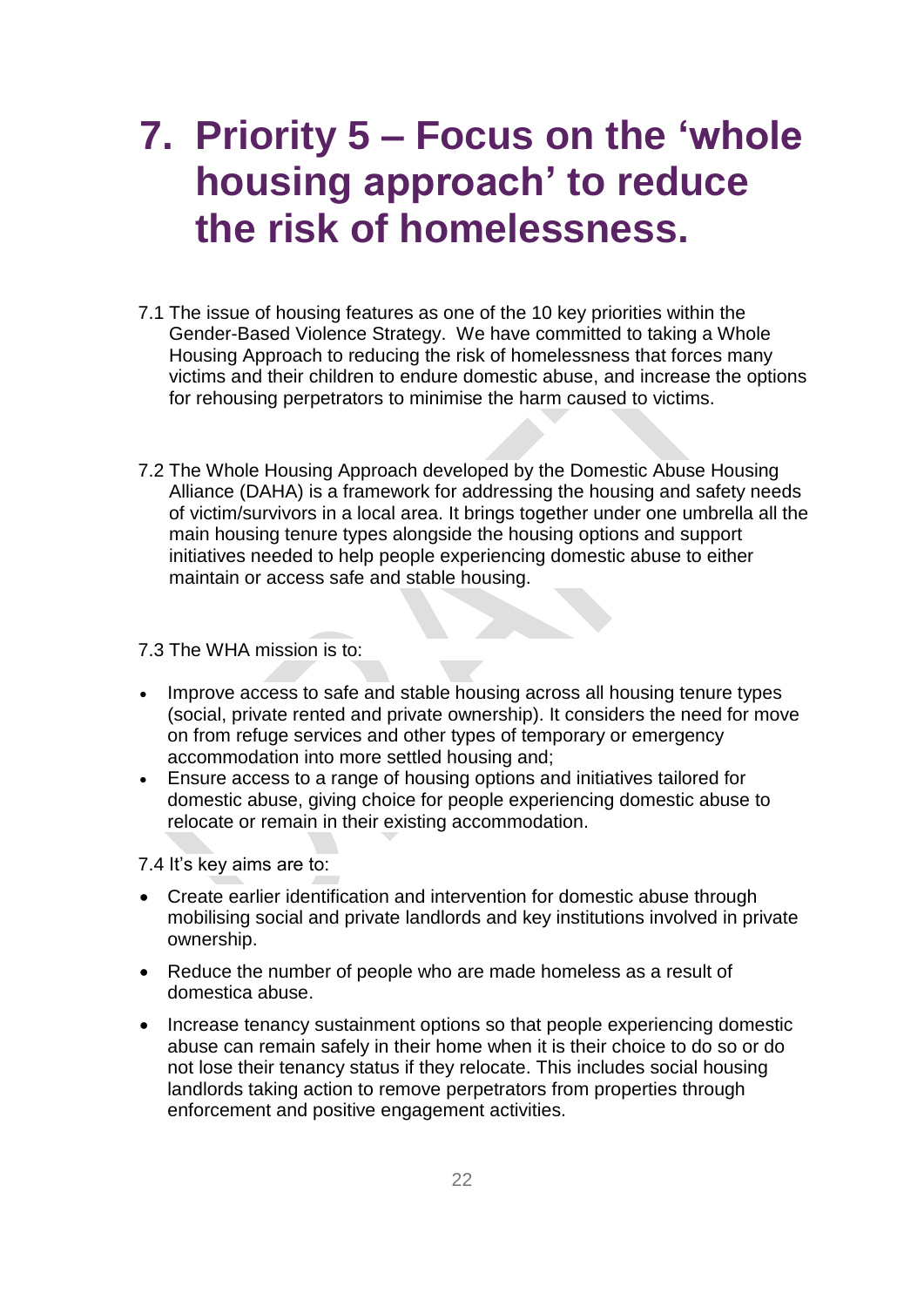- To bring together the housing and domestic abuse sectors through a [Coordinated](https://www.standingtogether.org.uk/what-is-ccr) Community Response (CCR) to keep victim/survivors safe and hold abusers to account.
- 7.5 The WHA has 14 key components:
- Supported/sheltered housing.
- Social housing.
- Refuge services.
- Private rented sector.
- Privately owned.
- Move on accommodation.
- Housing First.
- Managed reciprocals.
- Sanctuary schemes.
- Specialist DA services provision for housing.
- WHA coordination.
- Flexible funding.
- DAHA.
- Perpetrator management.
- 7.6 We have already completed work on a Cross-Border Housing Reciprocal in partnership with our local authorities and social housing associations. This will shortly be presented to the Gender-based Violence Board for approval and implementation.
- 7.7 The development of our work within this priority will be coordinated by officials within GMCA working with established partnership arrangements such as the Housing Needs Group, Housing Provider CEO Group, Domestic Abuse Partnership Steering Group etc. It is through this route that the development of the Housing Reciprocal has been completed.
- 7.8 As work develops, we will need to engage with wider stakeholders such as estate and letting agents. In addition, we will ensure that the voice of lived experience is catered for.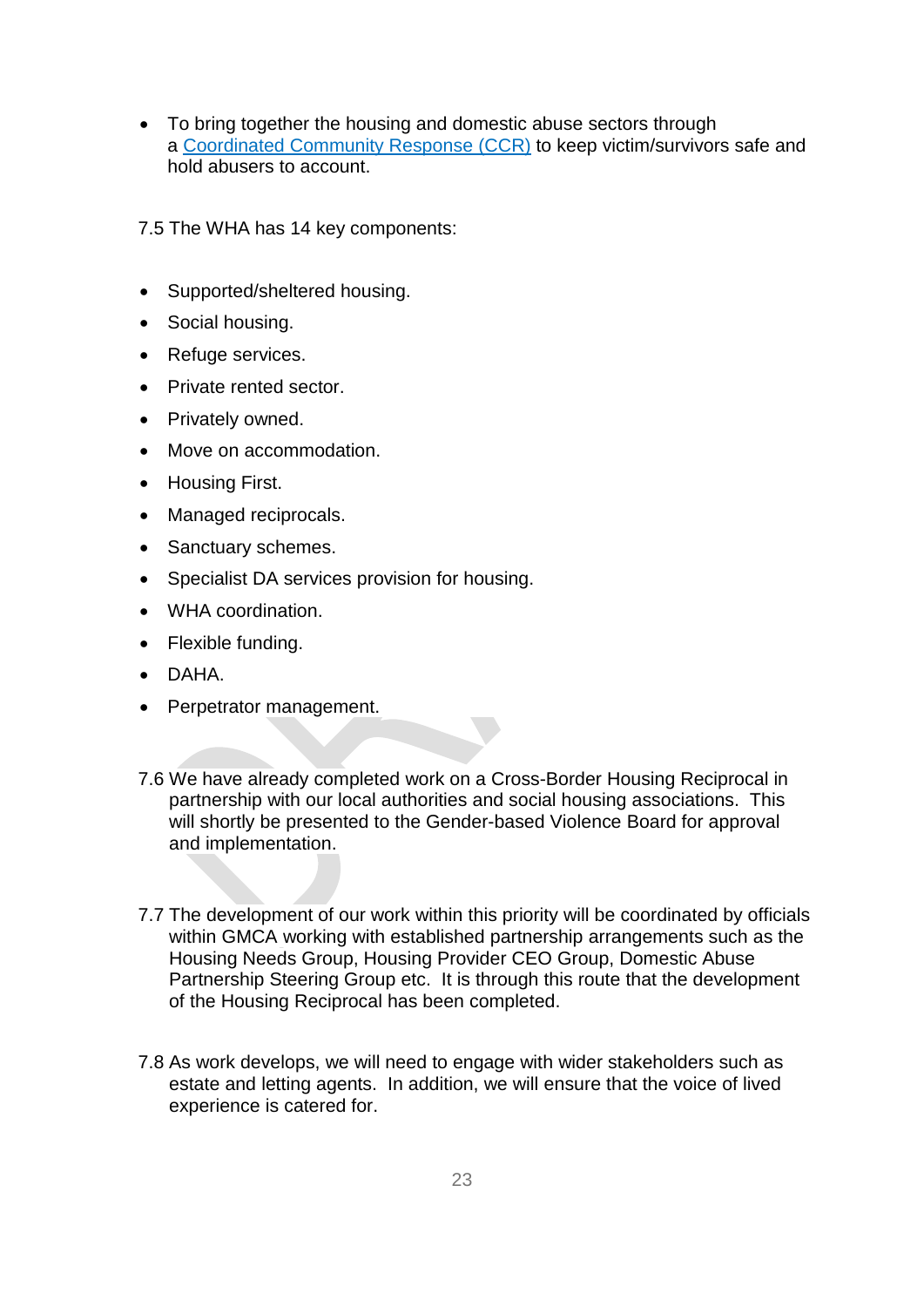Begin our journey of over the next few years completing compliance with the principles set out by the Domestic Abuse Housing Alliance (DAHA) that advocates for 'an enabling environment' where survivors know they will be 'listened to' and housing providers 'recognise that' tenants may be disadvantaged by multiple oppressions.

Develop, implement and evaluate a Whole Housing Approach to housing and law enforcement, as advocated by DAHA, that prioritises moving perpetrators elsewhere as a fairer and less disruptive solution to the threats of intimate partner violence and stalking wherever possible.

Implement the Greater Manchester Cross-Border Housing Reciprocal.

Work across voluntary and statutory sectors to build on innovative practice during the COVID-19 pandemic, to support the swift transition of victims and their children from refuge to stable accommodation.

Ensure the Greater Manchester Homeless Prevention strategy, in practice, addresses the various ways in which housing insecurity compounds the risks of gender-based violence women and children face.

Make it a requirement that those working with perpetrators engage with housing providers to identify solutions to the management of repeat offenders that prioritise the safety of victims and their children so that they can stay in their homes. To that end we will:

- Work with the Greater Manchester Probation Service's new Homeless Prevention Taskforce, while building upon the Mayor's 'A Bed Every Night' initiative.
- Make a positive difference to the lives of private tenants at risk of homelessness by working in partnership with private landlords to provide quality housing provision through our Greater Manchester Good Landlord Scheme.
- Foster reciprocal arrangements between housing providers in the cityregion's ten boroughs to minimise the cost and disruption to victims and their families who need to move in order to flee domestic abuse.

Ensure that local authority housing provision is available for men who are victims of domestic abuse.

Ensure that emergency housing provision is also available for trans people who are victims of domestic abuse.

Invest £80,000 of police & crime commissioner funding to support this priority.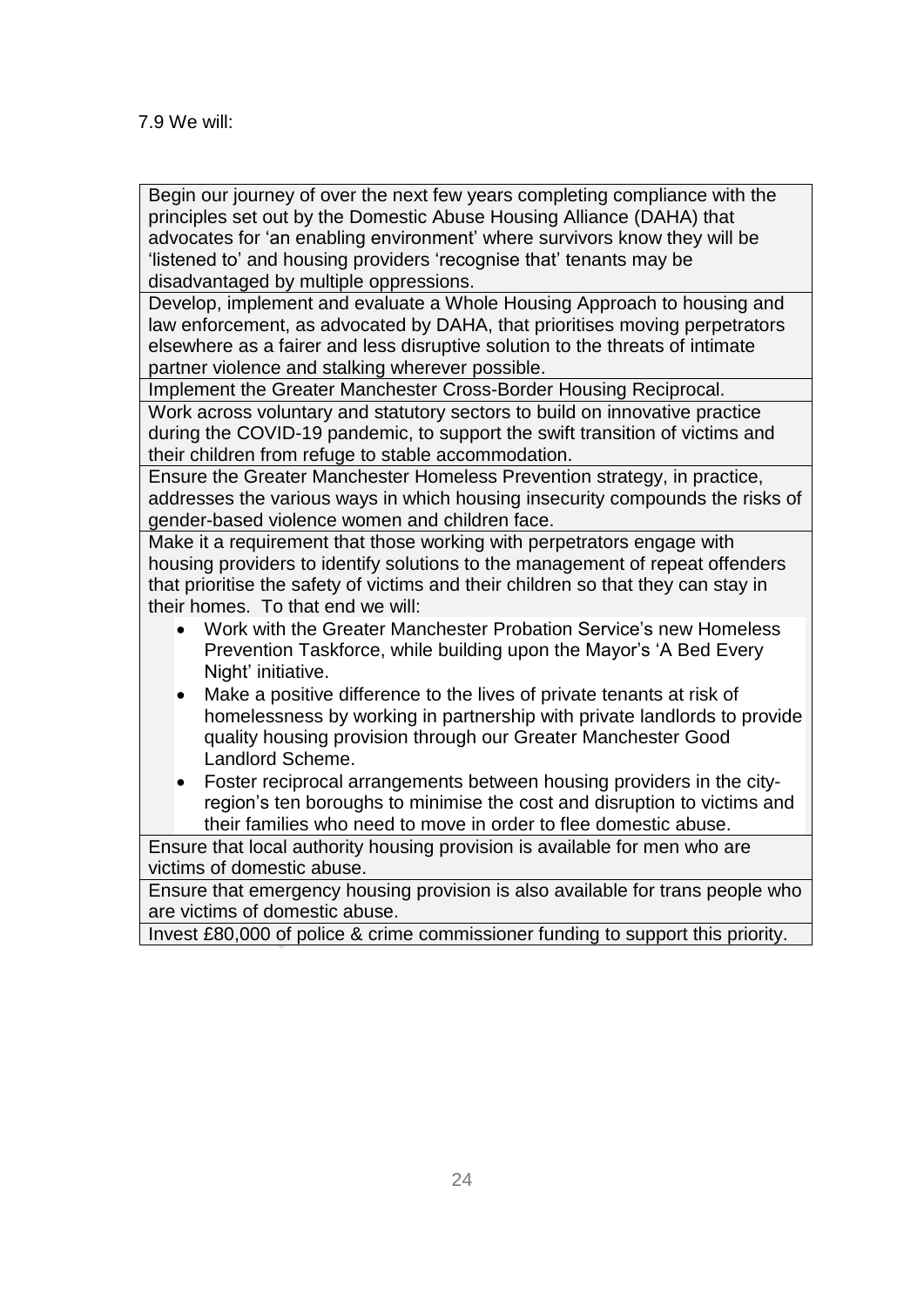#### <span id="page-25-0"></span>**8. Priority 6 - Governance – Recognising the GBV Board's role in focusing on strategic priorities.**

8.1 Our Gender-Based Violence Board has overall responsibility for the delivery and progress of the commitments made within the Gender-Based Violence Strategy. The membership of the Board is as below:

| Baroness Beverley Hughes (co-chair) | Deputy Mayor of Greater Manchester.                                                 |  |  |
|-------------------------------------|-------------------------------------------------------------------------------------|--|--|
| Jane Gregory (co-chair)             | Manager, Salford Survivor Project.                                                  |  |  |
| <b>Janice Allen</b>                 | Head Teacher, Falinge High School,<br>Rochdale.                                     |  |  |
| <b>Sandy Bering</b>                 | <b>GM Strategic Lead Clinical</b><br>Commissioner, Mental Health &<br>Disabilities. |  |  |
| Duncan Craig                        | CEO, Survivors Manchester.                                                          |  |  |
| <b>Charlotte Curle</b>              | <b>Community Member.</b>                                                            |  |  |
| <b>Damian Dallimore</b>             | Head of Serious Violence &<br>Organised Crime, GMCA.                                |  |  |
| <b>Chris Edwards</b>                | Regional Director, National Probation<br>Service.                                   |  |  |
| <b>Neil Evans</b>                   | Strategic Adviser to the Deputy<br>Mayor, GMCA.                                     |  |  |
| <b>Yehudis Fletcher</b>             | <b>Community Member.</b>                                                            |  |  |
| <b>Professor David Gadd</b>         | Professor of Criminology, University<br>of Manchester.                              |  |  |
| Dr Sharmishta Ghangrekar            | Safeguarding Lead, Salford Clinical<br>Commissioning Group.                         |  |  |
| <b>Gail Heath</b>                   | CEO, Pankhurst Trust (incorporating<br>Manchester Women's Aid).                     |  |  |
| <b>Katie Nicholson</b>              | Deputy Chief Crown Prosecutor, CPS<br>North-West.                                   |  |  |
| Alison McKenzie-Folan               | Chief Executive, Wigan Council.                                                     |  |  |
| Clare Monaghan                      | Director, Policing, Crime & Criminal<br>Justice, GMCA.                              |  |  |
| Shabnum Mustapha                    | Assistant Director, News & Media,<br>GMCA.                                          |  |  |
| Fiona Noden                         | <b>Chief Executive, Bolton NHS</b><br><b>Foundation Trust.</b>                      |  |  |
| Memory Nyahunzwi                    | Chief Executive, The Olive Pathway                                                  |  |  |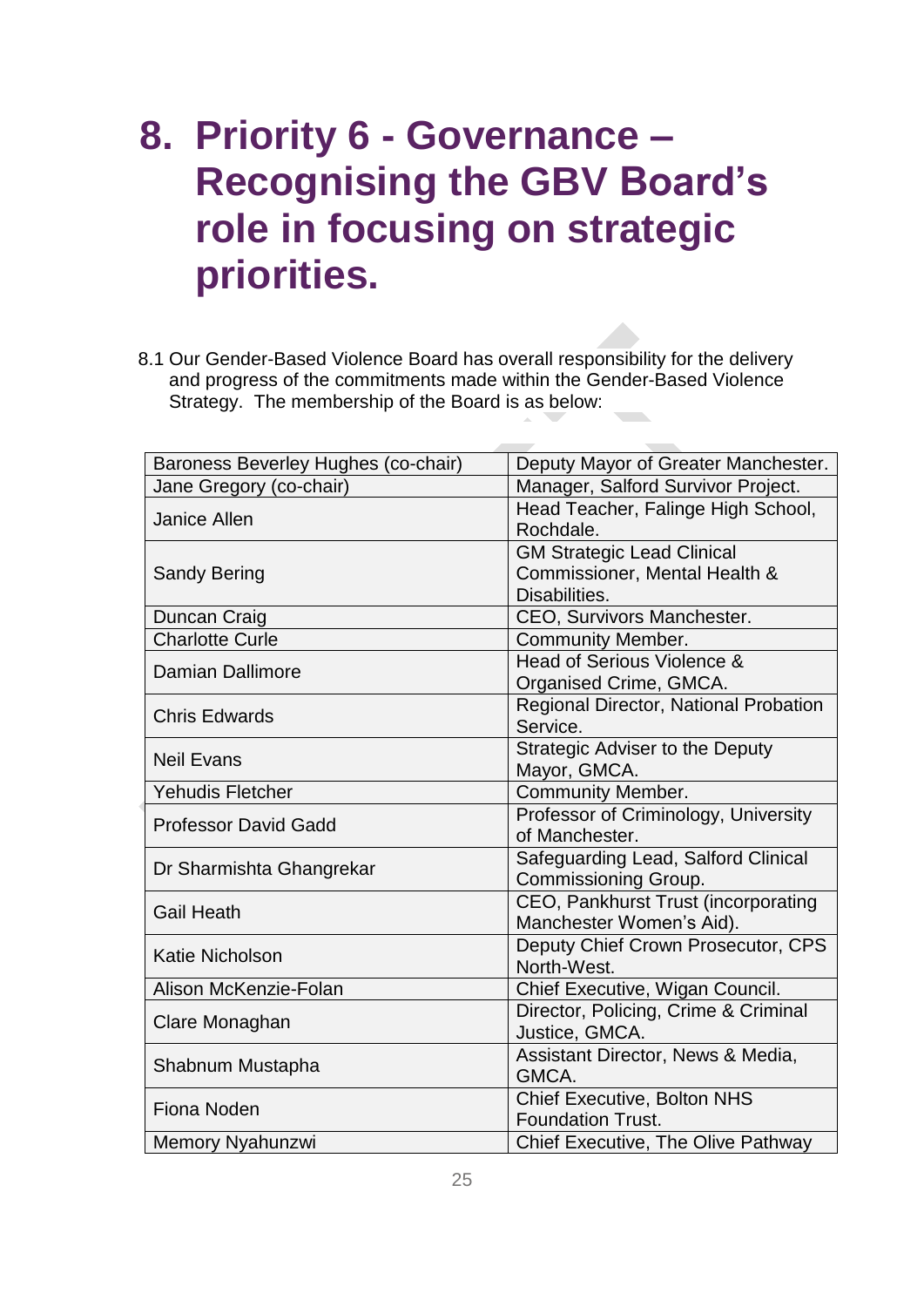| Nuala O'Rourke     | Head of Service, Safeguarding &<br>Learning, Stockport Council.                             |
|--------------------|---------------------------------------------------------------------------------------------|
| Jane Pilkington    | Deputy Director of Population Health,<br><b>GM Health &amp; Social Care</b><br>Partnership. |
| <b>Sam Stabler</b> | <b>Community Safety Manager,</b><br>Manchester City Council.                                |
| Jeanette Staley    | Head of Community Safety, Salford<br>City Council.                                          |
| Liz Treacy         | Solicitor & Monitoring Officer, GMCA.                                                       |
| <b>Terry Woods</b> | Deputy Chief Constable, Greater<br>Manchester Police.                                       |

- 8.2 The clear objective of the Board is to retain the focus of partners on precise strategic priorities and to ensure that delivery of the commitments with the Gender-Based Violence Strategy makes a significant positive difference in the city-region. Board members will challenge each other to establish and maintain the tackling of gender-based violence as a strategic commitment in each of their organisations and the sectors which they represent.
- 8.3 The Board will seek to ensure that partners remain focused on priorities and commitments expressed in the strategy and current delivery plans, and that we do not become overly reactive to contexts and circumstances that prevail at a given time.
- 8.4 That said, the Board, at that strategic level, will remain sensitive to context and circumstances, and it will be they who decide whether amendment/additions are required in respect of our strategy and delivery plans.
- 8.5 To assist them in their strategic objectives and delivery of priorities, the Board will establish an Executive group, that will consist of senior officials from relevant agencies and organisations. This will include representation from all of our local authorities. A number of members have already been appointed to the Executive and it will meet for the first time shortly.